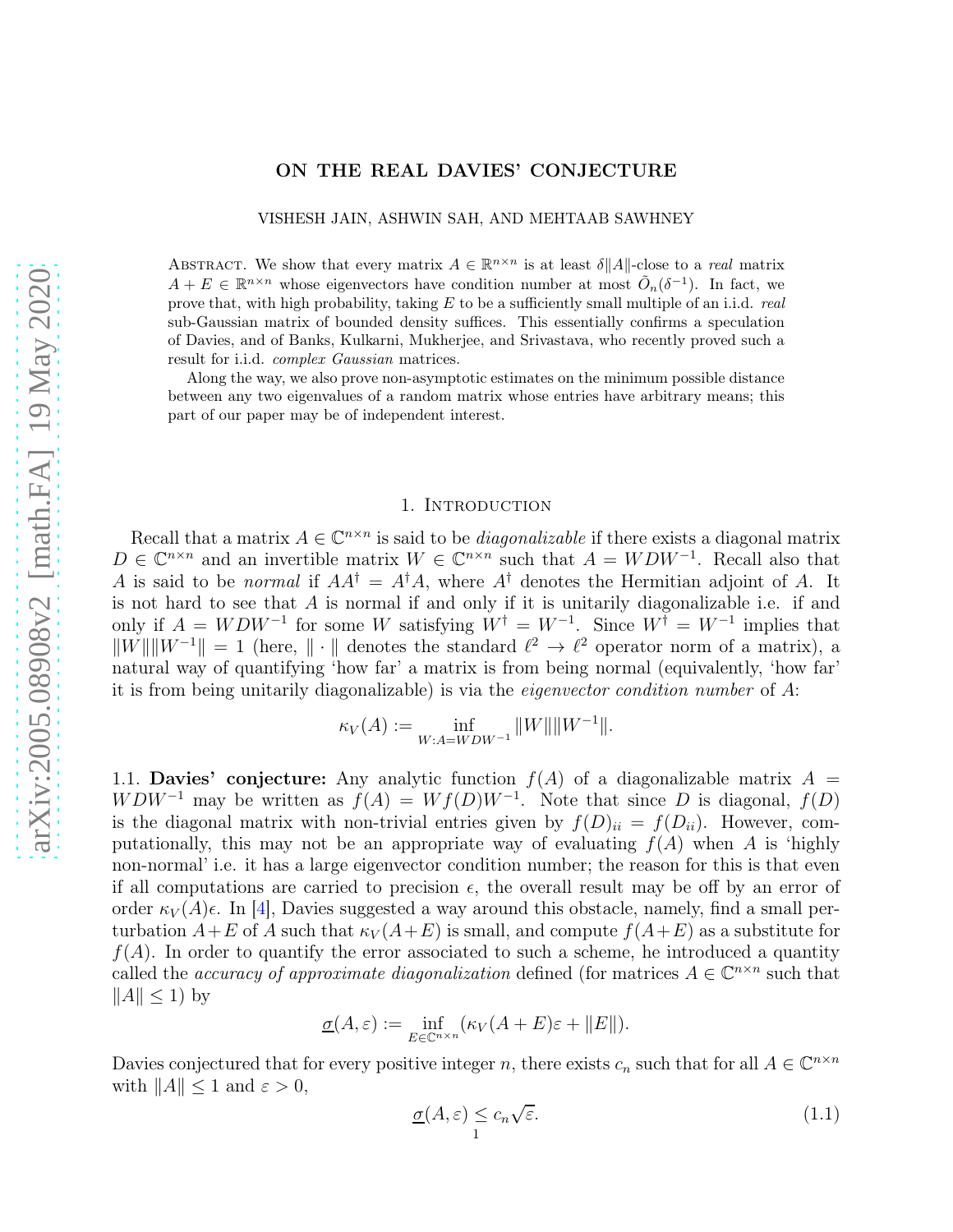While Davies was able to confirm his conjecture for a number of special choices of the matrix A, for general  $A \in \mathbb{C}^{n \times n}$ , he was only able to obtain the following much weaker bound:

<span id="page-1-0"></span>
$$
\underline{\sigma}(A,\varepsilon) \le (1+n)\varepsilon^{2/(n+1)}.\tag{1.2}
$$

Recently, Davies' conjecture was resolved by Banks, Kulkarni, Mukherjee, and Srivastava [\[1\]](#page-18-1) in a stronger form – they showed that for every  $A \in \mathbb{C}^{n \times n}$  and every  $\delta \in (0,1)$ , there exists  $E \in \mathbb{C}^{n \times n}$  such that  $||E|| \leq \delta ||A||$  and

$$
\kappa_V(A+E) \le 4n^{3/2}(1+\delta^{-1}).\tag{1.3}
$$

[\(1.1\)](#page-0-0) follows easily from this, for instance, by taking  $\delta = 2n^{3/4}\sqrt{\varepsilon}$ . In fact, [\[1\]](#page-18-1) showed that choosing E from the distribution  $G_n(\mathcal{N}_\mathbb{C}(0, 1))$ , by which we mean an  $n \times n$  random matrix, each of whose entries is an independent copy of a complex Gaussian variable with mean 0 and variance  $1/n$ , succeeds with high probability.

Banks et al. asked whether similar results continue to hold if one replaces the complex Gaussian perturbations with a different class of random perturbations, noting that their proof relied on special properties of the complex Gaussian distribution. As a warm-up to our main result, we show that one may indeed replace the standard complex distribution with mean 0 and variance  $1/n$  by  $n^{-1/2}\xi$  for any sub-Gaussian complex random variable  $\xi$ with bounded density. This is the content of [Proposition 3.1](#page-7-0) in [Section 3.](#page-7-1)

1.2. The real Davies' conjecture: Much more challenging is the question of whether one can replace the complex Gaussian distribution by a real distribution, for instance, the real Gaussian distribution with entries of mean 0 and variance  $1/n$ . This is perhaps most interesting when the matrix  $\vec{A}$  is itself a real matrix. While experimental evidence by Davies suggested that this should be possible, Banks et al. adopted a more cautious position, writing that a proof (or disproof) remains to be found.

The key technical challenge in working with real perturbations is that the eigenvalues/eigenvectors of a real matrix are still, in general, complex. A crucial step in [\[1\]](#page-18-1) uses the fact that the probability of a standard complex Gaussian lying in any ball of radius  $\varepsilon > 0$  is  $O(\varepsilon^2)$ . The exponent 2 in this bound, being the same as the real dimension of the complex plane, allows their argument to go through. However, as noted in [\[1,](#page-18-1) Remark 3.4], the analogous argument for real Gaussians completely fails, since the probability of a standard real Gaussian lying in a ball of radius  $\varepsilon$  centered around the origin in the complex plane is  $\Theta(\varepsilon)$ . We discuss this in more detail in [Section 3.1.](#page-9-0)

<span id="page-1-1"></span>Nevertheless, as our main result, we show that real perturbations suffice to regularize the eigenvector condition number (at least when the initial matrix A is real).

**Theorem 1.1.** There is an absolute constant  $C > 0$  such that the following holds. Suppose  $\delta \in (0,1/2)$  and  $A \in \mathbb{R}^{n \times n}$ . Then there is a matrix  $E \in \mathbb{R}^{n \times n}$  with  $||E|| \leq \delta ||A||$  such that

$$
\kappa_V(A+E) \le Cn^2\delta^{-1}\sqrt{\log(n\delta^{-1})}.
$$

Remark. As before, this implies Davies' conjecture [\(1.1\),](#page-0-0) up to an overall factor of  $(\log(1/\varepsilon))^{1/4}$ .

*Remark.* As in [\[1\]](#page-18-1), our proof actually shows that choosing E to be a suitable rescaling of a real random matrix, each of whose entries is an independent copy of a sub-Gaussian real random variale  $\xi$  of bounded density, succeeds with high probability. For the precise statement, see [Theorem 5.2.](#page-10-0)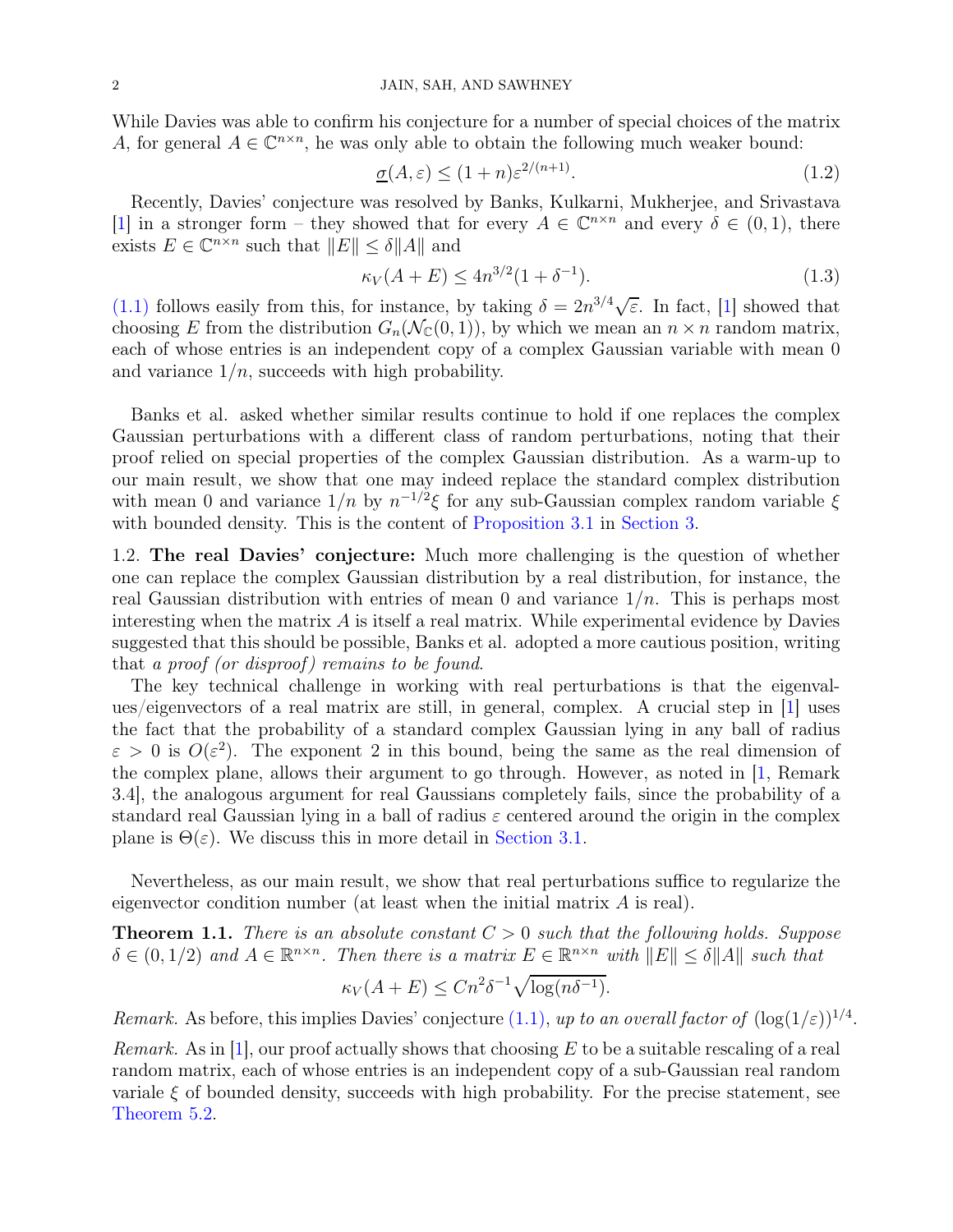We note that prior to our work, no result on the regularization of the eigenvector condition number of general matrices by a *real* translation seems to be known. Indeed, even the much weaker bound [\(1.2\)](#page-1-0) relies on a theorem of Friedland [\[5\]](#page-18-2), which crucially requires working with general complex matrices.

1.3. Non-asymptotic bounds on eigenvalue gaps: One of the steps in our proof of [Theorem 1.1](#page-1-1) utilizes and extends quite recent tools in the non-asymptotic theory of random matrices, most notably those involved in Ge's [\[6\]](#page-18-3) resolution of the following seemingly innocuous (but long-standing) problem: show that, with high probability, all the eigenvalues of a random matrix, each of whose entries is independently  $\pm 1$  with equal probability, are distinct. While the (easier) Hermitian analog of this had been known (see [\[16\]](#page-19-0) and followup work), a key challenge in resolving the non-Hermitian case is the same phenomenon we encounter – non-Hermitian matrices, in general, have complex eigenvalues, whereas the probability for a real random variable to lie in a disc of radius  $\varepsilon$  in the complex plane can very well be  $\Omega(\varepsilon)$  (as opposed to the 'desired' bound of  $O(\varepsilon^2)$ ).

Building on ideas introduced by Rudelson and Vershynin in [\[15\]](#page-19-1), Ge found an ingenious way to circumvent this issue, and the ideas in [\[6\]](#page-18-3) will also play an important role for us (however, note that by themselves, these ideas unfortunately still do not suffice to derive the main eigenvector condition number regularization result, see the discussion in [Section 3.1\)](#page-9-0). Indeed, a part of our argument involves the derivation of non-asymptotic bounds on the size of the eigenvalue gap (the minimum distance between any two eigenvalues) of a random matrix, much like the main result in  $[6]$ . However, unlike in  $[6]$ , where the entries of the random matrix under consideration are centered, the entries of our random matrices can be arbitrarily uncentered. This presents an obstacle in the strategy of  $|6|$ , which relies on control of the largest singular value (i.e. operator norm) of the matrix (even when the entries are continuous with bounded density, as will be the case here).

However, we show that by exploiting control on the *smallest* singular value of the matrix (which, crucially, is unaffected by the mean profile), we can derive a bound on the eigenvalue gap of arbitrarily uncentered random matrices. Whereas the eigenvalues of uncentered, non-normal random matrices have attracted much attention (see, for instance, [\[7,](#page-18-4) [13\]](#page-18-5), and the references therein), to our knowledge, our result is the first to obtain any non-asymptotic bound on the eigenvalue gap for unrestricted mean profiles. This result may be of independent interest.

<span id="page-2-0"></span>**Theorem 1.2** (Informal, see [Proposition 4.3](#page-10-1) for a precise version). Let  $\xi$  be a sub-Gaussian real random variable with bounded density, and let G denote an  $n \times n$  random matrix, each of whose entries is an independent copy of  $\xi$ . Then, for any  $A \in \mathbb{R}^{n \times n}$  (such that  $||A|| \ge 1$ ), and  $s \leq 1$ ,

$$
\mathbb{P}[\min_{i \neq j} |\lambda_i(A+G) - \lambda_j(A+G)| \leq s] = \tilde{O}\left(s \cdot ||A||^4 n^{11/2} + c^n\right),
$$

where  $\lambda_1(A+G), \ldots, \lambda_n(A+G)$  denote the eigenvalues of  $A+G$ , and  $c \in (0,1)$  is a constant depending only on ξ.

We remark that in the case of sub-Gaussian complex random variables with bounded density, we obtain a better bound. In particular, for all mean profiles  $A \in \mathbb{C}^{n \times n}$  with norm larger than a small polynomial, our bound improves on a recent result of Banks et al. [\[3\]](#page-18-6) (which was proved only for complex Gaussians). See [Theorem B.2](#page-20-0) in [Appendix B](#page-19-2) for details.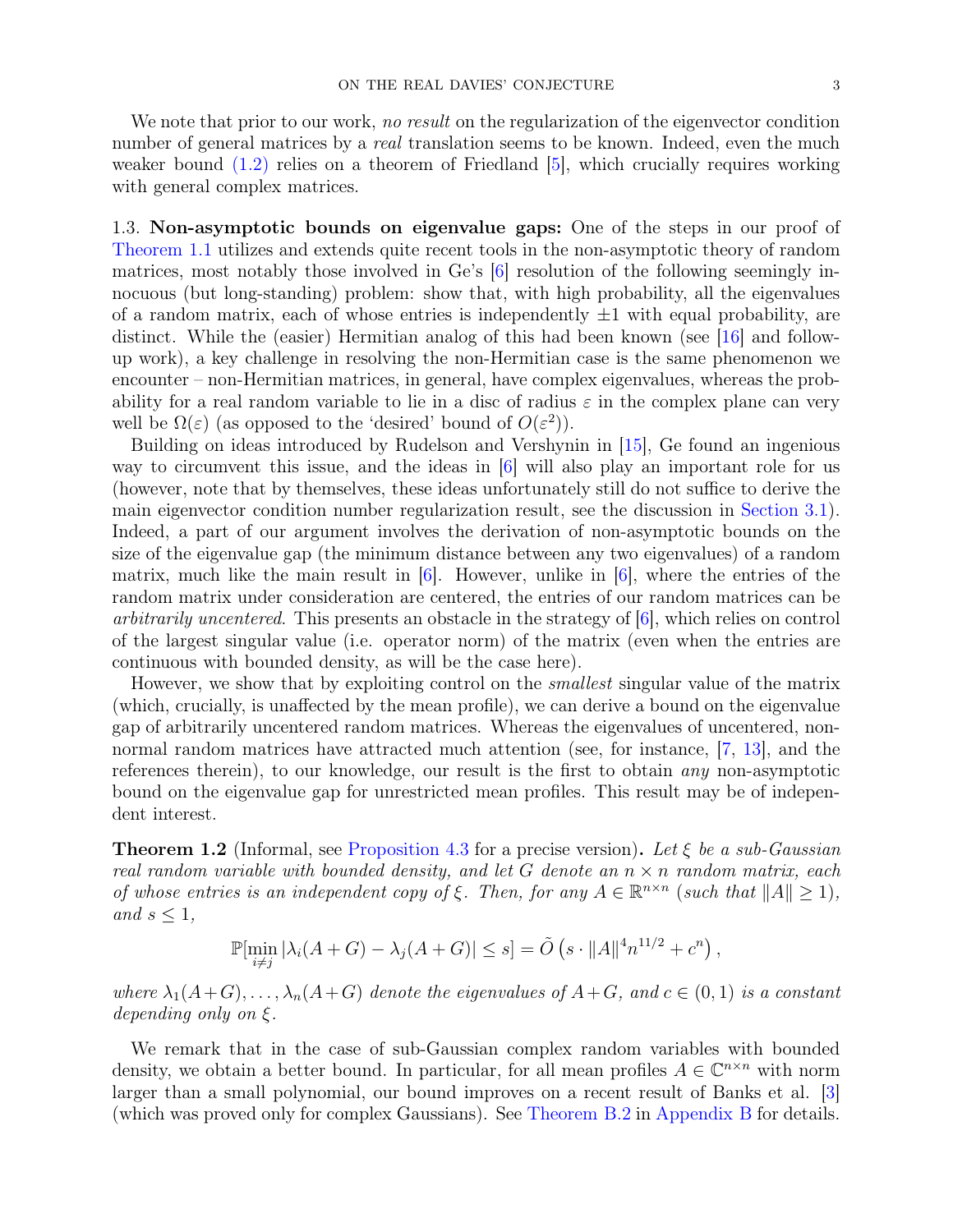#### 4 JAIN, SAH, AND SAWHNEY

1.4. **Organization:** The rest of this paper is organized as follows. In [Section 2,](#page-3-0) we introduce some prelimary notions; in [Section 3,](#page-7-1) we present a generalization of the main result in [\[1\]](#page-18-1) to general complex random variables; in [Section 3.1,](#page-9-0) we present a more detailed discussion of the difficulties encountered in handling real perturbations, as well as a brief overview of our proof; [Section 4](#page-9-1) presents the formal statements of the three key estimates required for our proof, and [Section 5](#page-10-2) shows how to deduce [Theorem 1.1](#page-1-1) from these estimates, using a bootstrapping argument. Finally, [Section 6](#page-13-0) and [Section 7](#page-16-0) contain the proofs of these three key estimates. We also include three appendices: [Appendix A](#page-19-3) contains a standard reduction of the problem of bounding the smallest two singular values of a random matrix, [Appendix B](#page-19-2) discusses our improved bounds on the eigenvalue gaps of complex random matrices, and [Appendix C](#page-20-1) reproduces some details from [\[1\]](#page-18-1), needed to prove [Theorem 1.1,](#page-1-1) for the reader's convenience.

1.5. Acknowledgements: V.J. would like to thank Archit Kulkarni and Nikhil Srivastava for introducing him to the problem.

1.6. Concurrent and independent work: Right before uploading our manuscript to the arXiv, we learned of concurrent and independent work of Banks, Garza-Vargas, Kulkarni, and Srivastava [\[2\]](#page-18-7) with similar main results as ours. Both of our works make use of techniques in [\[1,](#page-18-1) [6\]](#page-18-3). However, beyond this similarity, the works are substantially different – in particular, [\[2\]](#page-18-7) works with the limiting expression in [Lemma 2.2](#page-5-0) (this requires significant additional ideas, such as developing a version of the restricted invertibility property), whereas our work completely avoids this via a novel bootstrapping scheme. [\[2\]](#page-18-7) also works with the first moment of the *eigenvalue overlaps* on the real line (i.e.,  $\sum_{\lambda_i \in \mathbb{R}} \kappa(\lambda_i)$ ), whereas we work exclusively with the (conditional) second moment of all the eigenvalue overlaps (i.e. the conditional expectation of  $\sum_{\lambda_i \in \mathbb{C}} \kappa^2(\lambda_i)$  (see [\[2\]](#page-18-7) for further discussion).

- Compared to [\[2\]](#page-18-7), our [Theorem 1.1](#page-1-1) obtains the near optimal dependence of  $\delta^{-1} \log(\delta^{-1})$ (indeed, [\[1\]](#page-18-1) proved a lower bound of  $\delta^{-1+1/n}$ , even using deterministic complex perturbations, instead of just random real perturbations), whereas [\[2\]](#page-18-7) obtains a dependence of  $\delta^{-3/2}$ . For the real Davies' conjecture  $(1.1)$ , our bound leads to a resolution (up to log-factors), whereas [\[2\]](#page-18-7) obtain the weaker dependence of  $\varepsilon^{2/5}$ .
- For quantitative estimates on the eigenvalue gaps, our [Theorem 1.2](#page-2-0) and [Proposition 4.3](#page-10-1) have a better rate of  $O(s)$  (i.e. near linear in the gap size), whereas [\[2\]](#page-18-7) achieve a weaker rate of  $\tilde{O}(s^{1/3})$ .
- Compared to our work, [\[2\]](#page-18-7) derive logarithmically better quantitative estimates on the first moment of the eigenvalue overlaps on the real line. They also derive nonasymptotic estimates with improved rates for the lower tails of intermediate singular values of random matrices with arbitrary mean profiles; this subject is not considered in our work.
- <span id="page-3-0"></span>• Finally, we remark that since we do not work with the limiting expression in [Lemma 2.2,](#page-5-0) our techniques are likely to shed light on [\[2,](#page-18-7) Problem 7.1]; we intend to return to this in future work.

# 2. Preliminaries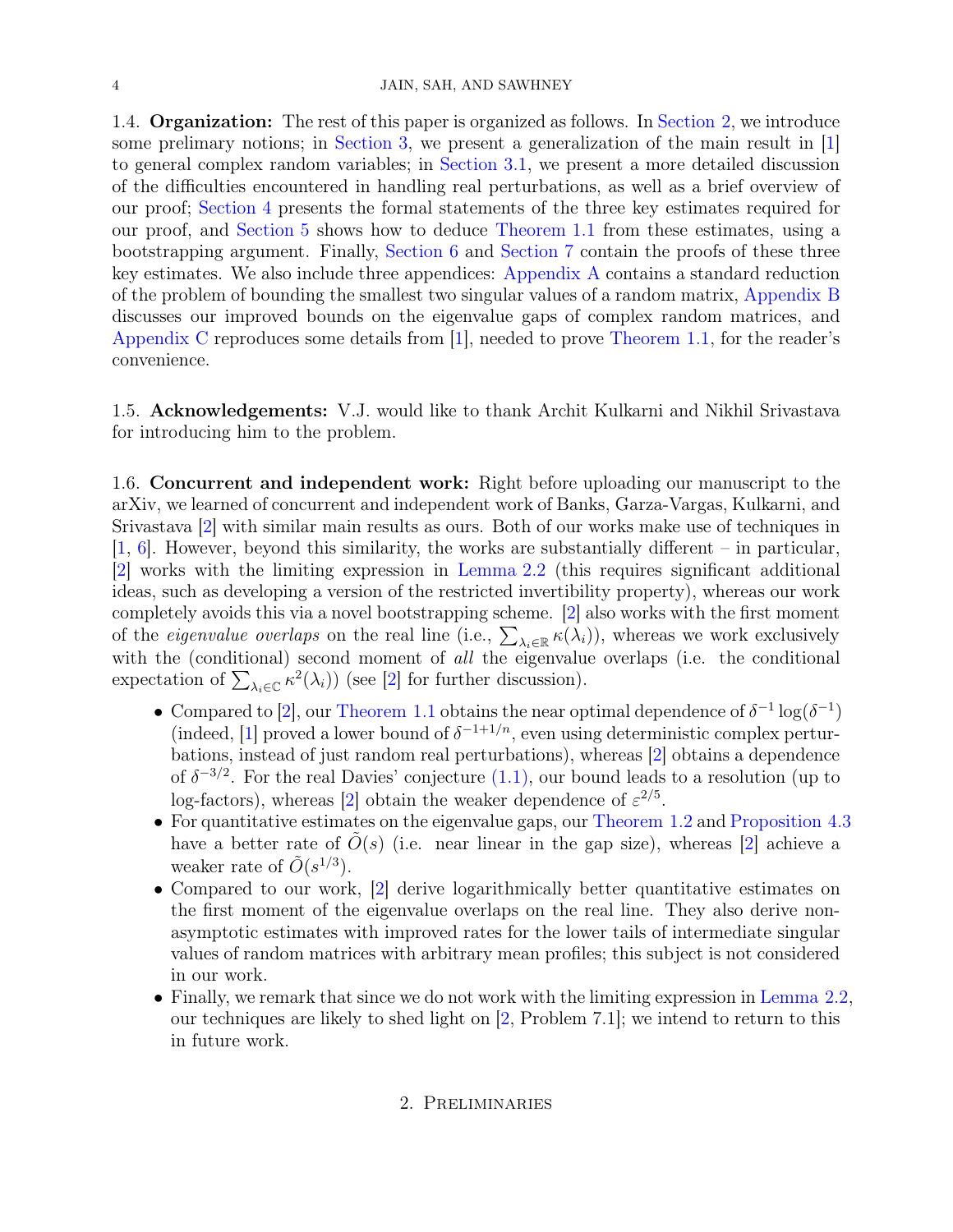2.1. **Random variables.** A (complex) random variable X is said to be *sub-Gaussian* if there exist constants  $c, C > 0$  such that for all  $t \geq 0$ ,

$$
\mathbb{P}[|X| > t] \le Ce^{-ct^2}.
$$

The collection of sub-Gaussian random variables on an underlying probability space form a normed space under the *sub-Gaussian norm* 

$$
||X||_{\psi_2} := \inf\{t > 0 : \mathbb{E}[e^{(X/t)^2} - 1] \le 1\}.
$$

For more on sub-Gaussian random variables, we refer the reader to [\[19\]](#page-19-4). Throughout this paper, we will assume that  $\xi$  is a sub-Gaussian random variable. In [Section 3,](#page-7-1) it will be complex-valued, and admit a density function that is continuous and bounded by some constant K. Otherwise, it will be real-valued, having a density function that is continuous and bounded by some constant K.

Finally, we define  $G_n(\xi)$  to be the random matrix such that  $n^{1/2}G_n(\xi)$  is distributed as an  $n \times n$  matrix, each of whose entries is an independent copy of  $\xi$ .

2.2. Hyperplane distances. We will use  $dist(X, H)$  to denote the distance of a vector X to a hyperplane H. Note that we will often be considering the distance between complex vectors  $X$  and complex hyperplanes  $H$ , so more formally, the distance is defined as

$$
dist(X, H) := ||proj_{H^{\perp}} X||_2,
$$

where  $H^{\perp}$  is the orthogonal complement of H in  $\mathbb{R}^{n}$  or  $\mathbb{C}^{n}$  and proj is the usual Euclidean projection. In particular, if  $Z$  has unit length and is normal to  $H$ , we have

$$
dist(X, H) \ge |\langle X, Z \rangle|,
$$

with equality when H has codimension 1 (and more generally, when  $proj_{H^{\perp}} X$  and Z are scalar multiples).

2.3. Condition numbers and the pseudospectrum. Given any  $n \times n$  invertible matrix M, we define its condition number to be  $\kappa(M) := \sigma_1(M)/\sigma_n(M) = ||M|| ||M^{-1}||$ , where  $\sigma_1(M) \geq \cdots \geq \sigma_n(M)$  are the singular values of M, i.e. the eigenvalues of  $(M^{\dagger}M)^{1/2}$  († denotes the conjugate transpose), and  $||M|| = \sigma_1(M)$  is the standard  $\ell^2 \to \ell^2$  operator norm of M.

Given a diagonalizable matrix  $M$ , we define its *eigenvector condition number* to be

$$
\kappa_V(M) := \inf_{W:M = WDW^{-1}} \|W\| \|W^{-1}\|.
$$

Furthermore, suppose M has distinct eigenvalues, and consider its spectral expansion

$$
M := \sum_{i=1}^{n} \lambda_i v_i w_i^{\dagger} = VDV^{-1},
$$

where the right and left eigenvectors  $v_i$  and  $w_i^{\dagger}$  $\iota_i^{\dagger}$  are the columns and rows of V and  $V^{-1}$ , respectively, normalized so that  $w_i^{\dagger}$  $\bar{i}_i v_i = 1$ . Then, we define the *eigenvalue condition number* of  $\lambda_i$  by

$$
\kappa(\lambda_i, M) := ||v_i w_i^{\dagger}|| = ||v_i||_2 ||w_i||_2.
$$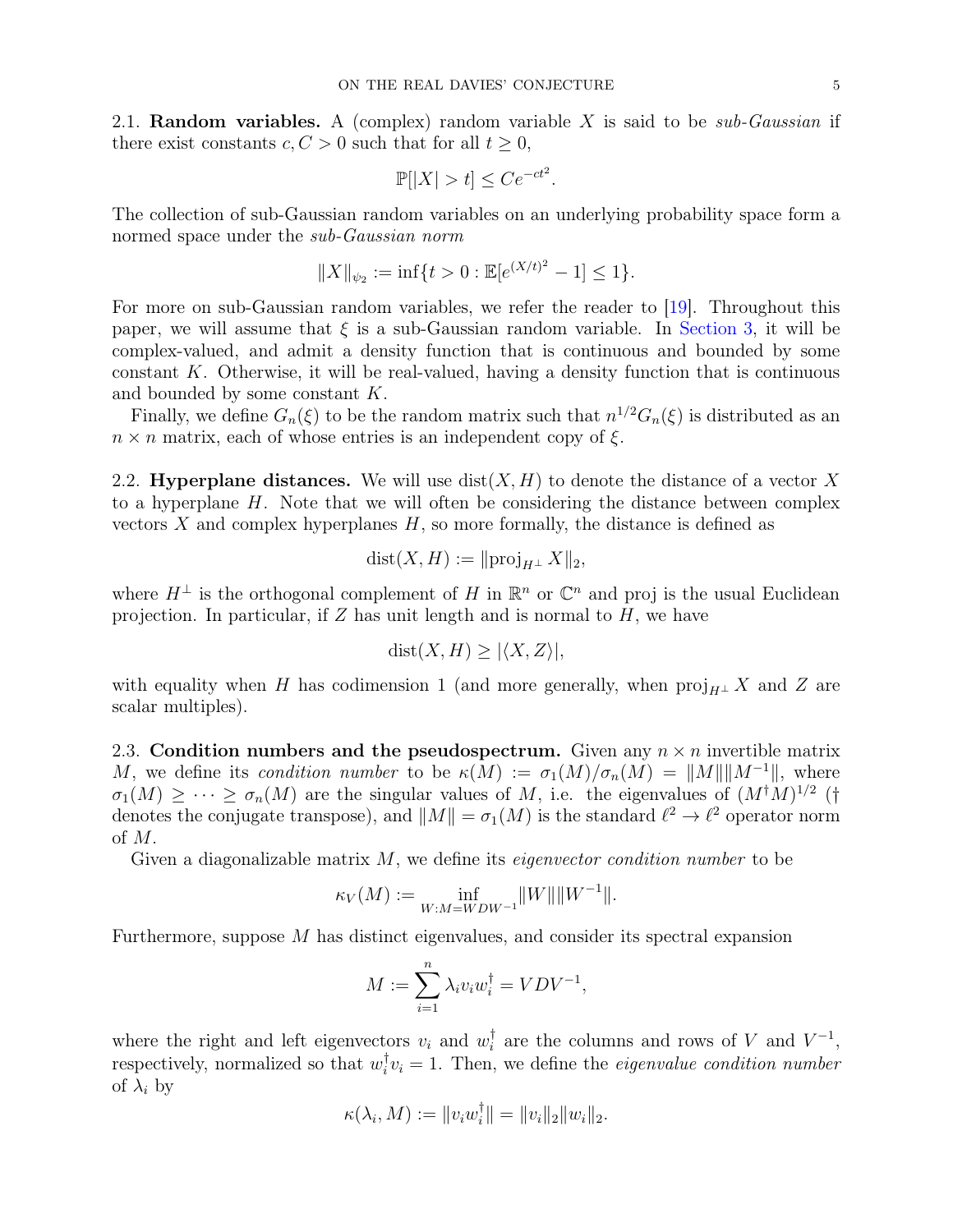We will also make use of the quantity

$$
\kappa_2(M):=\sqrt{\sum_{i=1}^n \kappa(\lambda_i,M)^2}.
$$

We will often suppress the dependence on M, writing in particular  $\kappa_2$  and  $\kappa(\lambda_i)$  when the underlying matrix is clear from context.

Next, for any  $\varepsilon \geq 0$ , we define the  $\varepsilon$ -pseudospectrum of an  $n \times n$  matrix M to be

$$
\Lambda_{\varepsilon}(M) := \{ z \in \mathbb{C} : \sigma_n(M - zI) \le \varepsilon \} = \{ z \in \mathbb{C} : || (M - zI)^{-1} || \ge \varepsilon^{-1} \}.
$$

Note, in particular, that  $\Lambda_0(M)$  is the spectrum of M. For a comprehensive treatment of pseudospectra, we refer the reader to the book of Trefethen and Embree.

We will also need the following equivalent characterization of the  $\varepsilon$ -pseudospectrum (see [\[18\]](#page-19-5) for a proof)

 $\Lambda_{\varepsilon}(M) = \{z \in \mathbb{C} : M + E \text{ has eigenvalue } z \text{ for some } ||E|| \leq \varepsilon\}.$ 

Finally, denote the minimum eigenvalue gap of M by  $\eta(M)$ , i.e.

$$
\eta(M) := \min_{i \neq j} |\lambda_i - \lambda_j|,
$$

where  $\lambda_i$  are the eigenvalues (counting multiplicity) of M.

<span id="page-5-2"></span>We will need some estimates related to the eigenvector condition number and pseudospectral volume from [\[1\]](#page-18-1).

**Lemma 2.1** ([\[1,](#page-18-1) Lemma 3.1]). Let M be an  $n \times n$  matrix with distinct eigenvalues, and let V be the matrix whose columns are the eigenvectors of M normalized to have unit norm. Then,

$$
\kappa(V) \le \sqrt{n \sum_{i=1}^n \kappa(\lambda_i)^2}.
$$

<span id="page-5-0"></span>Remark. This implies that  $\kappa_V(M) \leq \sqrt{n} \kappa_2(M)$ .

**Lemma 2.2** ([\[1,](#page-18-1) Lemma 3.2]). Let M be an  $n \times n$  matrix with distinct eigenvalues  $\lambda_1, \ldots, \lambda_n$ , and let  $B \in \mathbb{C}$  be a measurable open set. Then

$$
\lim_{\varepsilon \to 0} \frac{\text{vol}(\Lambda_{\varepsilon}(M) \cap B)}{\varepsilon^2} = \pi \sum_{\lambda_i \in B} \kappa(\lambda_i)^2.
$$

<span id="page-5-1"></span>For our treatment of real perturbations, we will also require the following quantitative version of the previous lemma.

**Lemma 2.3.** Let M be an  $n \times n$  matrix with distinct eigenvalues  $\lambda_i$ . Furthermore, let

$$
0 < \varepsilon \le \frac{\eta(M)}{2n\kappa_2(M)}.
$$

Then,

$$
\frac{\text{vol}(\Lambda_{\varepsilon}(M) \cap \mathcal{D}(0,2||M||))}{\varepsilon^2} \geq \frac{\pi}{8} \kappa_2(M)^2.
$$

Remark. Recall that  $\kappa_2(M)^2 = \sum_{i=1}^n \kappa(\lambda_i, M)^2$ .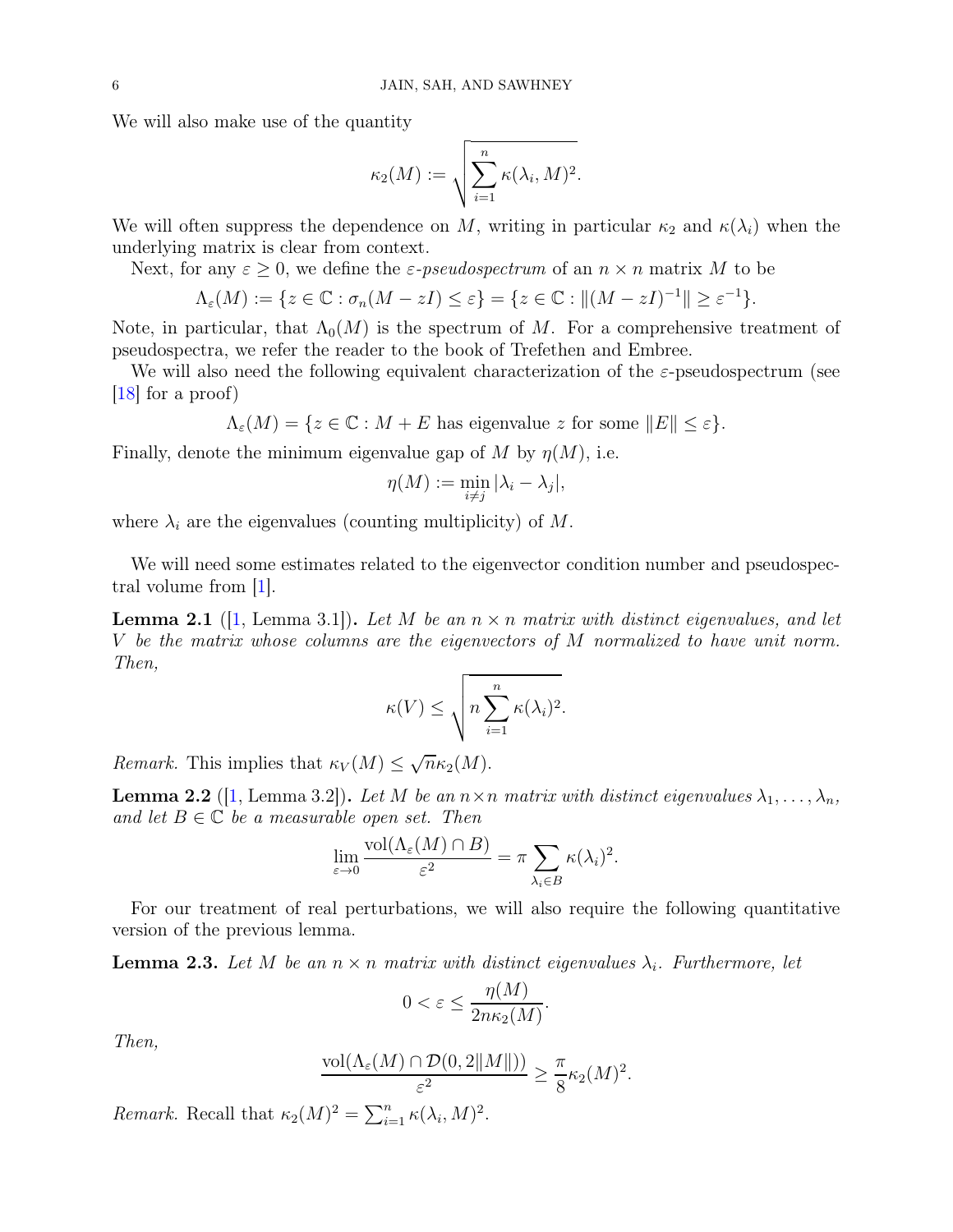*Proof.* First, note that for all  $\lambda_i$  we have  $\mathcal{D}(\lambda_i, \kappa(\lambda_i)\varepsilon) \subseteq \mathcal{D}(0, 2||M||)$ ; this follows from the triangle inequality since  $|\lambda_i| \le ||M||$ , and  $\varepsilon \le \eta(M)/\kappa_2 \le ||M||/\kappa(\lambda_i)$ .

Second, note that  $\mathcal{D}(\lambda_i, \kappa(\lambda_i)\varepsilon)$  and  $\mathcal{D}(\lambda_j, \kappa(\lambda_j)\varepsilon)$  are disjoint for  $i \neq j$ ; indeed,  $|\lambda_i - \lambda_j| \ge$  $\eta(M) \geq 2\varepsilon\kappa_2 \geq (\kappa(\lambda_i) + \kappa(\lambda_j))\varepsilon.$ 

Third, by [\[18,](#page-19-5) Equation (52.11)], we have that for  $z \in \mathcal{D}(\lambda_j, \kappa(\lambda_j)\varepsilon)$ ,

$$
\left| \left\| (zI - M)^{-1} \right\| - \frac{\kappa(\lambda_j)}{|z - \lambda_j|} \right| \le \sum_{i \neq j} \frac{\kappa(\lambda_i)}{|z - \lambda_i|}.
$$

Let  $J := \{ j \in [n] : \kappa(\lambda_j)^2 \geq \kappa_2^2/(2n) \},\$ and observe that

$$
\sum_{j \in J} \kappa(\lambda_j)^2 \ge \frac{1}{2} \kappa_2^2.
$$

We claim that for each  $j \in J$ ,

$$
\mathcal{D}(\lambda_j, \kappa(\lambda_j)\varepsilon/2) \subseteq \Lambda_{\varepsilon}(M) \cap \mathcal{D}(0,2||M||),
$$

and moreover, that these discs are disjoint. Given this claim, we are done, since then,

$$
\frac{\text{vol}(\Lambda_{\varepsilon}(M) \cap \mathcal{D}(0,2||M||))}{\varepsilon^2} \geq \frac{\pi}{4} \sum_{j \in J} \kappa(\lambda_j)^2 \geq \frac{\pi}{8} \kappa_2^2.
$$

We now prove the claim. The disjointness of the discs follows from the second point above, and from the first point above, we know that  $\mathcal{D}(\lambda_j, \kappa(\lambda_j)\varepsilon/2) \subseteq \mathcal{D}(0, 2||M||)$ . Hence, it only remains to prove that  $\mathcal{D}(\lambda_j, \kappa(\lambda_j)\varepsilon/2) \subseteq \Lambda_{\varepsilon}(M)$ .

Fix some  $j \in J$ . If  $z \in \mathcal{D}(\lambda_j, \kappa(\lambda_j)\varepsilon/2)$ , then in particular, we have  $z \in \mathcal{D}(\lambda_j, |\lambda_i - \lambda_j|)$  $\lambda_j$ /(4*n*)) for each  $i \neq j$ , so that

$$
|z - \lambda_j| \le \frac{|z - \lambda_i|}{4n - 1}.
$$

Using this, the assumption that  $j \in J$ , and Cauchy-Schwarz, we have that

$$
\sum_{i \neq j} \frac{\kappa(\lambda_i)}{|z - \lambda_i|} \le \left(\sum_{i=1}^n \kappa(\lambda_i)^2\right)^{1/2} \left(\sum_{i \neq j} \frac{1}{|z - \lambda_i|^2}\right)^{1/2}
$$

$$
\le (2n\kappa(\lambda_j)^2)^{1/2} \left(\frac{(n-1)}{(4n-1)^2|z - \lambda_j|^2}\right)^{1/2}
$$

$$
\le \frac{\kappa(\lambda_j)}{2|z - \lambda_j|}.
$$

Thus, by the third point above, we obtain

$$
||(zI - M)^{-1}|| \ge \frac{1}{2} \frac{\kappa(\lambda_j)}{|z - \lambda_j|} \ge \frac{1}{\varepsilon},
$$

so that, by definition,  $z \in \Lambda_{\varepsilon}(M)$ , as desired.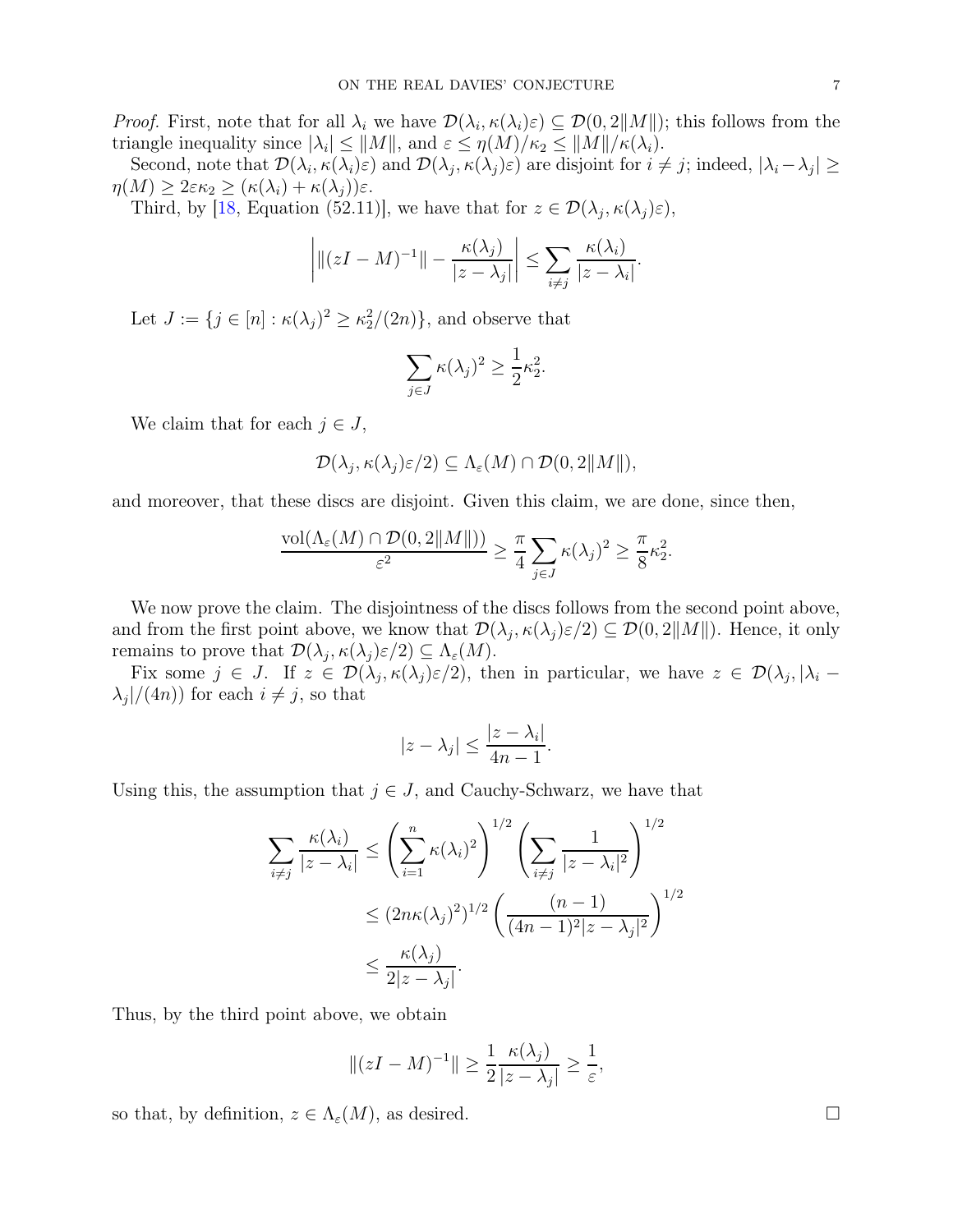#### <span id="page-7-1"></span>8 JAIN, SAH, AND SAWHNEY

## 3. Warm-up: General Complex Perturbations

The proof of Davies' conjecture in [\[1\]](#page-18-1) shows that, with high probability, the addition of a suitably scaled copy of  $G_n(\mathcal{N}_\mathbb{C}(0,1))$ , where  $\mathcal{N}_\mathbb{C}(0,1)$  is the standard complex Gaussian, regularizes the eigenvector condition number. Here, as a warm-up to the much more involved real case, we provide a brief outline of how to achieve such a regularization using  $G_n(\xi)$ , where  $\xi$  is any sub-Gaussian complex random variable with bounded density. More precisely, we will show the following.

<span id="page-7-0"></span>**Proposition 3.1.** Let  $\xi$  be a sub-Gaussian complex random variable with bounded density. Given  $A \in \mathbb{C}^{n \times n}$  with  $||A|| = 1$  and  $\delta \in (0, 1)$ , there are  $C_1, C_2$  depending only on  $\xi$  such that we have

$$
\mathbb{P}[\kappa_V(A + \delta G_n) \le C_1 n^2 \delta^{-1} \text{ and } ||\delta G_n|| \le C_2 \delta] \ge 1/2
$$

for  $G_n = G_n(\xi)$ .

Remark. The constant  $C_2$  depends only on the sub-Gaussian moment of  $\xi$  and  $C_1$  depends on the density bound and sub-Gaussian moment of  $\xi$ . The sub-Gaussian condition can easily be relaxed to a fourth moment assumption with no cost and to finiteness of the second moment by incurring additional polynomial factors.

Our outline is identical to the one in  $|1|$ ; the only difference is that  $|1|$ , Lemma 2.2 is replaced by [Lemma 3.2,](#page-7-2) and [\[1,](#page-18-1) Lemma 3.3] is replaced by [Lemma 3.4.](#page-7-3)

<span id="page-7-2"></span>For the remainder of this section, we will write  $G_n(\xi)$  simply as  $G_n$ . We begin with a standard bound on the operator norm of an i.i.d. matrix with sub-Gaussian entries.

**Lemma 3.2** (From [\[19,](#page-19-4) Theorem 4.6.1]). For an absolute constant K depending only on the sub-Gaussian moment of  $\xi$ ,

$$
\mathbb{P}[\sigma_1(G_n) \ge K + t] \le \exp(-nt^2).
$$

<span id="page-7-4"></span>Next, we need a specialization of a lemma regarding the sum of multidimensional bounded density random variables from [\[12\]](#page-18-8). The result we require can also be derived from [\[9\]](#page-18-9).

**Lemma 3.3** (From [\[12,](#page-18-8) Theorem 1.1]). Given real numbers  $a_1, \ldots, a_n$  with  $\sum_{i=1}^n a_i^2 = 1$  and  $\mathbb{R}^2$ -valued continuous random variables  $X_1, \ldots, X_n$  with densities bounded by K, we have that

$$
a_1X_1+\cdots+a_nX_n
$$

is a random variable with density bounded by  $eK$ .

As mentioned above, we need an analogue of [\[1,](#page-18-1) Lemma 3.3] for general complex distributions with bounded density. This is a standard exercise in using the 'invertibility-via-distance' approach (see, e.g.  $|17|$ ).

<span id="page-7-3"></span>**Lemma 3.4** (Small ball estimate for  $\sigma_n$ ). For any fixed  $A \in \mathbb{C}^{n \times n}$  and for all  $\epsilon \geq 0$ ,

$$
\mathbb{P}[\sigma_n(A + \delta G_n) \le \epsilon] \le \pi e K n^3 \frac{\epsilon^2}{\delta^2}.
$$

*Proof.* Let  $M = A + \delta G_n$ , with columns  $M_i$  for  $1 \leq i \leq n$ . Recall that  $\sigma_n(M)$  admits the following variational characterization:

$$
\sigma_n(M) = \inf_{x \in \mathbb{S}^{n-1}} \|Mx\|_2.
$$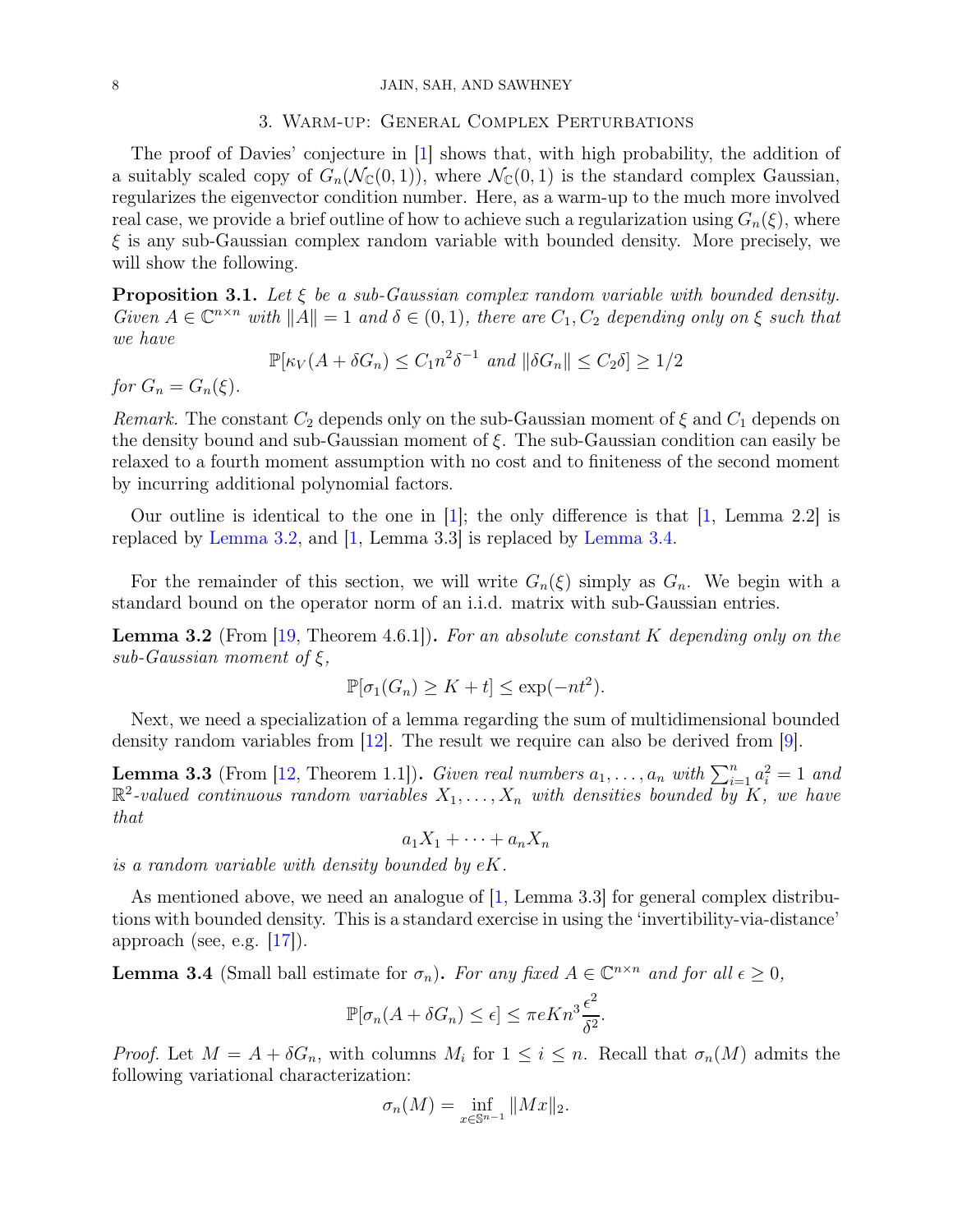Define hyperplanes  $H_i = \text{span}\{M_j : j \neq i\}$ . The key point is that any vector  $x \in \mathbb{S}^{n-1}$  has a coordinate, say  $x_1$ , satisfying  $x_1 \geq n^{-1/2}$ , in which case

$$
||Mx||_2 \ge \text{dist}(Mx, H_1) = \text{dist}(x_1M_1, H_1) \ge n^{-1/2} \text{dist}(M_1, H_1).
$$

Therefore, by the union bound,

$$
\mathbb{P}[\sigma_n(M) \leq \epsilon] = \mathbb{P}\left[\inf_{x \in \mathbb{S}^{n-1}} \|Mx\|_2 \leq \epsilon\right] \leq \sum_{i=1}^n \mathbb{P}[\text{dist}(M_i, H_i) \leq \epsilon n^{1/2}].
$$

Now, for each  $1 \leq i \leq n$ ,

$$
\mathbb{P}[\text{dist}(M_i, H_i) \le \epsilon n^{1/2}] = \mathbb{E}[\mathbb{P}[\text{dist}(M_i, H_i) \le \epsilon n^{1/2} | H_i]] \le \pi e K n^2 \frac{\epsilon^2}{\delta^2}.
$$

We explain the final inequality:  $dist(M_i, H_i) \geq |\langle M_i, N_i \rangle|$ , where  $N_i$  is any unit vector orthogonal to  $H_i$  (in particular,  $N_i$  may be chosen measurably with respect to  $H_i$ ). For such a measurable choice,  $M_i$  and  $N_i$  are independent after conditioning on  $H_i$ , and the random variable  $\langle M_i, N_i \rangle$  may be written as  $M_{i,1}e^{i\theta_1}|N_{i,1}|+\cdots+M_{i,n}e^{i\theta_n}|N_{i,n}|$ , where  $|N_{i,1}|^2+$  $\cdots + |N_{i,n}|^2 = 1$ , and  $M_{i,j}e^{i\theta_j}$  are independent random variables with densities bounded by  $Kn\delta^{-2}$ . Therefore, by [Lemma 3.3,](#page-7-4) the density of  $\langle M_i, N_i \rangle$  is at most  $eKn\delta^{-2}$ , so that  $\mathbb{P}[|\langle M_i, N_i \rangle| \leq \epsilon n^{1/2} |H_i] \leq \pi e K n^2 \epsilon^2 \delta^{-2}.$ 

Finally, summing over the *n* events for  $1 \leq i \leq n$  gives the desired conclusion.

We now deduce the analogue of [\[1,](#page-18-1) Thm 1.5] for general complex random variables  $\xi$ ; the proof is identical modulo substituting [Lemma 3.4](#page-7-3) for [\[1,](#page-18-1) Lemma 3.3]. We repeat it here in order to highlight several key difficulties in extending the proof to the real case.

<span id="page-8-0"></span>**Lemma 3.5.** Suppose  $A \in \mathbb{C}^{n \times n}$  with  $||A|| \leq 1$  and  $\delta \in (0, 1)$ . Let  $\lambda_1, \ldots, \lambda_n$  be the (random) eigenvalues of  $A + \delta G_n$ , where  $G_n = G_n(\xi)$ . Then, for any open measurable set  $\mathcal{B} \subseteq \mathbb{C}$ ,

<span id="page-8-1"></span>
$$
\mathbb{E}\sum_{\lambda_i\in\mathcal{B}}\kappa(\lambda_i)^2\leq \frac{eKn^3}{\delta^2}\operatorname{vol}(B).
$$

Note that the  $\lambda_i$  are distinct with probability 1, so that the left hand side is indeed well-defined.

*Proof.* For any measurable open set  $\mathcal{B} \subseteq \mathbb{C}$  we have

$$
\mathbb{E}\operatorname{vol}(\Lambda_{\varepsilon}(A+\delta G_n)\cap\mathcal{B}) = \mathbb{E}\int_{\mathcal{B}}\mathbb{1}_{\{z\in\Lambda_{\varepsilon}(A+\delta G_n)\}}dz
$$
  
\n
$$
= \int_{\mathcal{B}}\mathbb{P}[z\in\Lambda_{\varepsilon}(A+\delta G_n)\,dz
$$
  
\n
$$
= \int_{\mathcal{B}}\mathbb{P}[\sigma_n(A+\delta G_n-zI)<\varepsilon]\,dz
$$
  
\n
$$
\leq \pi eKn^3\frac{\varepsilon^2}{\delta^2}\operatorname{vol}(\mathcal{B})
$$
\n(3.1)

by [Lemma 3.4.](#page-7-3)

Now [Lemma 2.2](#page-5-0) yields

$$
\mathbb{E}\sum_{\lambda_i\in\mathcal{B}}\kappa(\lambda_i)^2 \le \liminf_{\varepsilon\to 0}\frac{\mathbb{E}\operatorname{vol}(\Lambda_{\varepsilon}(A+\delta G_n)\cap\mathcal{B})}{\pi\varepsilon^2} \le \frac{eKn^3}{\delta^2}\operatorname{vol}(B). \qquad \Box
$$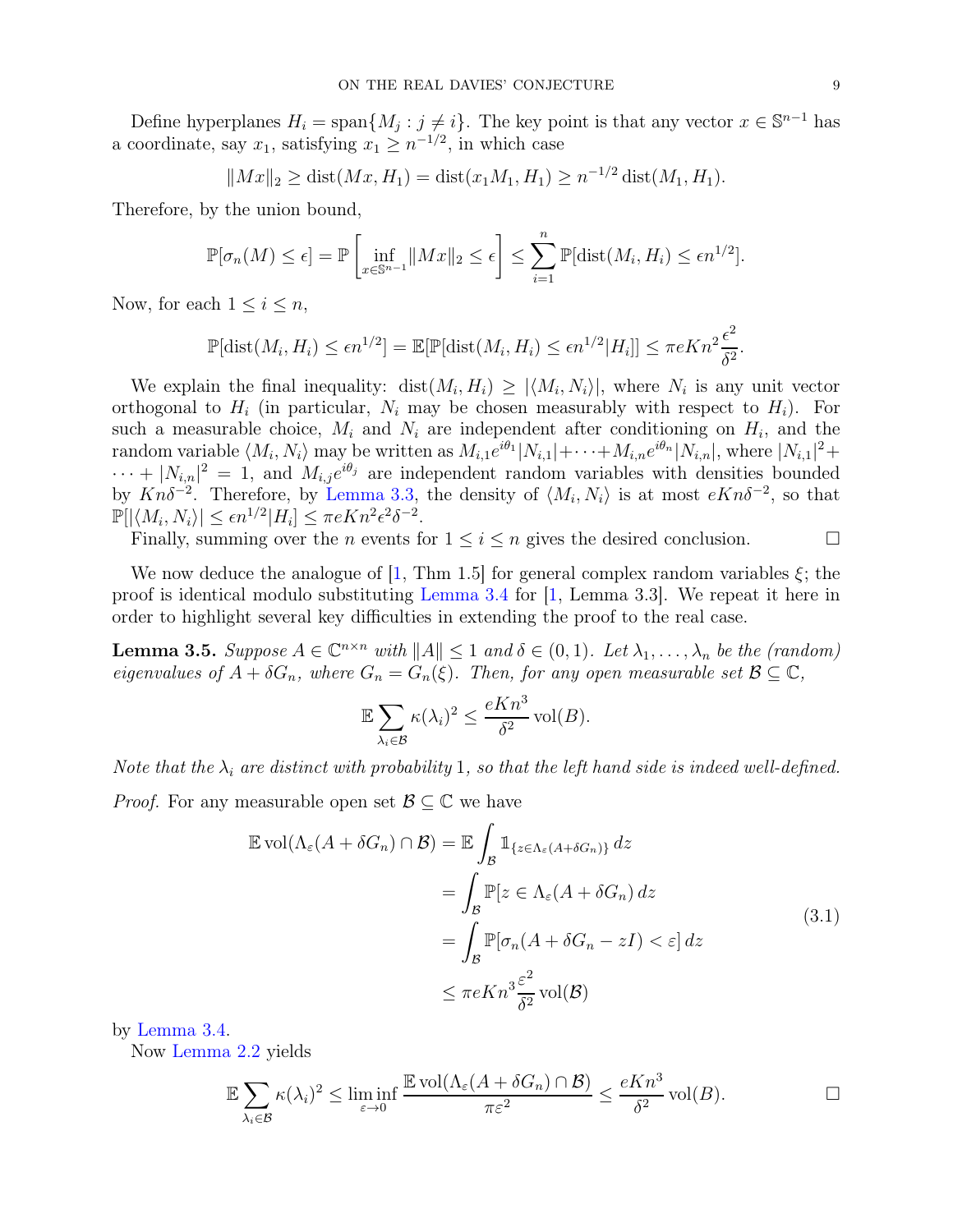Given [Lemmas 3.2](#page-7-2) and [3.5](#page-8-0) the deduction of [Proposition 3.1](#page-7-0) follows exactly as the deduction of  $[1,$  Theorem 1.1] given  $[1,$  Theorem 1.5, Lemma 2.2]; in particular, [Lemma 3.5](#page-8-0) is only needed when  $\beta$  is a disk of around constant radius. For the reader's convenience, we reproduce the details in [Appendix C.](#page-20-1) The various remarks regarding moment conditions following [Proposition 3.1](#page-7-0) follow from standard versions of [Lemma 3.2](#page-7-2) under weaker moment assumptions

<span id="page-9-0"></span>3.1. Difficulties for real perturbations. In order to prove that real perturbations suffice, we must overcome significant technical difficulties. As mentioned in the introduction, the major issue is that the small ball estimate [Lemma 3.4](#page-7-3) is in general weakened from an  $\varepsilon^2$ rate to an  $\varepsilon$  rate ; morally, in the real case we can only study intervals of length  $\varepsilon$ , not disks of radius  $\varepsilon$ . However, since the method of [\[1\]](#page-18-1) looks at the limiting volume of the pseudospectrum  $\Lambda_{\varepsilon}(A+\delta G_n)$ , the  $\varepsilon^2$  rate is required in a fundamental way, as we can see from the proof above.

In order to fix this issue, we generalize results of Ge  $[6]$  to random matrices with an arbitrary mean profile – as we will see, this provides a  $\varepsilon^2$  bound, at the additional cost of a factor of  $|\text{Im } z|^{-1}$  in [\(3.1\).](#page-8-1) Therefore, we will split the integral over the disc into two parts: within a strip of width  $\varepsilon$  around the real axis, we use the bound with rate  $\varepsilon$ , and outside it, we use our generalization of Ge's [\[6\]](#page-18-3) results.

However, this still leads to an additional factor of  $\log(\varepsilon^{-1})$ , which blows up if we take the limit  $\varepsilon \to 0$  as in the proof of [Lemma 3.5](#page-8-0) (which comes from [Lemma 2.2\)](#page-5-0). We may avoid taking the limit by finding an effective value of  $\varepsilon$ , which still makes [Lemma 2.2](#page-5-0) hold; however, it turns out that such an effective value depends both on a priori estimates on  $\eta(A+\delta G_n)$  (which can be obtained using [Theorem 1.2\)](#page-2-0) and more seriously, on  $\kappa_V(A+\delta G_n)$ , which is precisely the quantity we are trying to control!

As mentioned in the introduction, prior to our work, no such estimate seems to be known, not even when  $G_n$  is replaced by a deterministic real matrix of bounded operator norm. We overcome this difficulty via a novel bootstrapping scheme which completely eliminates the need for any a priori bound on  $\kappa_V (A + \delta G_n)$ .

# 4. Overview of Key Estimates

<span id="page-9-1"></span>For the remainder of the paper, we assume that  $\xi$  is a real sub-Gaussian random variable with density bounded by K and  $G_n = G_n(\xi)$ .

Our proof of [Theorem 1.1](#page-1-1) relies on three key estimates.

<span id="page-9-3"></span>First, we require a bound on the lower tail of the smallest singular value of  $G_n(\xi)$  which is invariant with respect to translations by arbitrary complex matrices.

**Proposition 4.1.** For any  $A \in \mathbb{C}^{n \times n}$ , we have

$$
\mathbb{P}[\sigma_n(A + \delta G_n) \le \epsilon] \le 2\sqrt{2e}Kn^2\frac{\epsilon}{\delta}.
$$

In the case when  $A \in \mathbb{R}^{n \times n}$ , this essentially appears in [\[14\]](#page-18-10) and also as [\[17,](#page-19-6) Observation 2]. We provide the proof for general  $A \in \mathbb{C}^{n \times n}$  in [Section 6.](#page-13-0)

<span id="page-9-2"></span>Next, we provide a generalization of the main singular value estimate in Ge [\[6\]](#page-18-3) to the case when the entries of the random matrix have arbitrary means.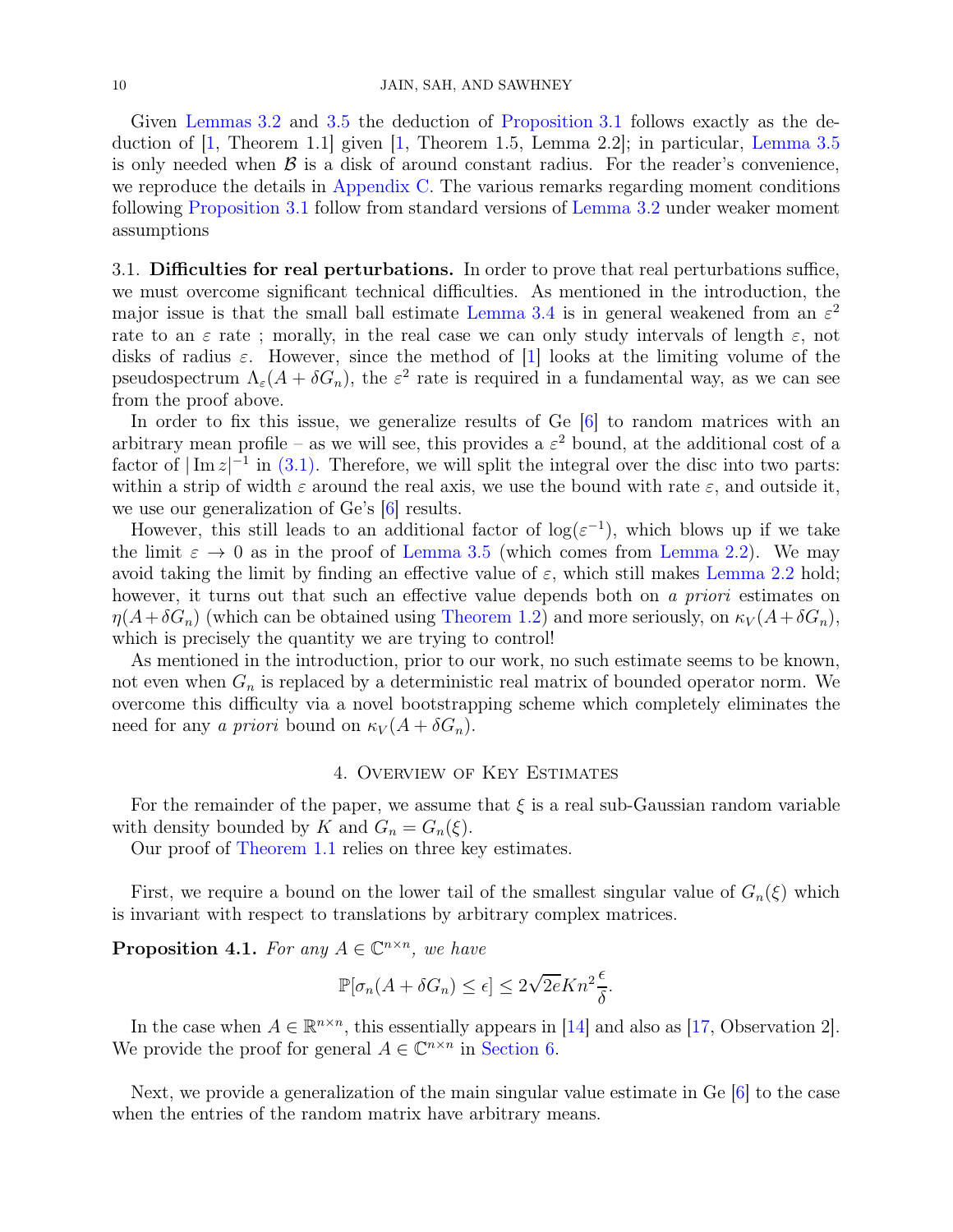**Proposition 4.2.** Let  $A \in \mathbb{R}^{n \times n}$  with  $||A|| \leq 1$  and  $\delta \in (0,1)$ . Let  $\mathcal{E}_{K'}$  denote the event that  $||G_n|| \leq K'$ , and let  $z \in \mathbb{C}$  such that  $|z| \leq 3\delta K' + 3$ . Finally, let  $M = A + \delta G_n - zI$ . Then

$$
\mathbb{P}[\mathcal{E}_{K'} \cap \sigma_n(M) \le \epsilon] \le c_{4.2} (1 + \delta K') \frac{\max(K, K^2) n^3 \epsilon^2}{\delta^2 |\operatorname{Im} z|}
$$

where  $c_{4,2} > 0$  $c_{4,2} > 0$  $c_{4,2} > 0$  is an absolute constant.

As in [\[6\]](#page-18-3), the crucial part of this bound is the rate  $\epsilon^2$  (as opposed to just  $\epsilon$ ). The proof of the above proposition requires some essential departures from Ge's proof, which requires strong control over the the ratio  $||M||/||G_n||$  (in particular, the proof in [\[6\]](#page-18-3) breaks down for  $\delta = o(\exp(-O(n))$ . We provide details in [Section 6.](#page-13-0)

From an analogue of the above proposition for the smallest two singular values, we derive the following more precise version of Theorem  $1.2$  – this is similar to main result in [\[6\]](#page-18-3) (but again, generalized to an arbitrary mean profile). We prove it in [Section 7.](#page-16-0)

<span id="page-10-1"></span>**Proposition 4.3.** Let  $A \in \mathbb{R}^{n \times n}$  with  $||A|| \leq 1$ , let  $\delta \in (0, 1)$ , and let  $M = A + \delta G_n$ . Let  $\mathcal{E}_{K'}$  denote the event that  $||G_n|| \leq K'$ . Then, for  $s \leq 1$ ,

$$
\mathbb{P}[\mathcal{E}_{K'} \cap \eta(M) \le s] \le c_{4.3} \log_2(2(1 + \delta K')/s) \cdot (1 + \delta K')^2 \max(K^2, K^3) n^5 \frac{s}{\delta^3}
$$

<span id="page-10-2"></span>where  $c_{4,3} > 0$  $c_{4,3} > 0$  $c_{4,3} > 0$  is an absolute constant.

# 5. Deduction of [Theorem 1.1](#page-1-1)

In this section, we show how to prove [Theorem 1.1,](#page-1-1) given the estimates in the previous section.

<span id="page-10-3"></span>We begin with an immediate corollary of [Proposition 4.3.](#page-10-1)

**Lemma 5.1.** Let  $A \in \mathbb{R}^{n \times n}$  with  $||A|| \leq 1$ , and let  $\delta \in (0, 1)$ . Then

$$
\mathbb{P}[\eta(A+\delta G_n) \ge c_{\xi,5.1} n^{-6} \delta^4] \ge \frac{3}{4}
$$

for some  $c_{\xi,5,1} > 0$  $c_{\xi,5,1} > 0$  $c_{\xi,5,1} > 0$  depending only on the density bound K and sub-Gaussian moment of  $\xi$ .

Remark. The  $n^{-6}\delta^4$  in the above can be replaced by  $n^{-5}\delta^3/\log(n\delta^{-1})$ .

*Proof.* Let  $\mathcal{E}_{K'} = \{ ||G_n|| \leq K' \}$  and choose K' large enough (depending on the sub-Gaussian moment of  $\xi$ ) so that

$$
\mathbb{P}[\mathcal{E}_{K'}] \geq 7/8.
$$

This can be done by using [Lemma 3.2.](#page-7-2)

Then, for an appropriate choice of  $c_{\xi,5,1}$  $c_{\xi,5,1}$  $c_{\xi,5,1}$ , we obtain

$$
\mathbb{P}[\mathcal{E}_{K'} \cap \eta(A + \delta G_n) \le c_{\xi} n^{-6} \delta^4] \le 1/8
$$

by [Proposition 4.3.](#page-10-1) The result follows by the union bound.

<span id="page-10-0"></span>We are now ready to prove our main technical result, which is an analogue of [Proposition 3.1](#page-7-0) for real perturbations.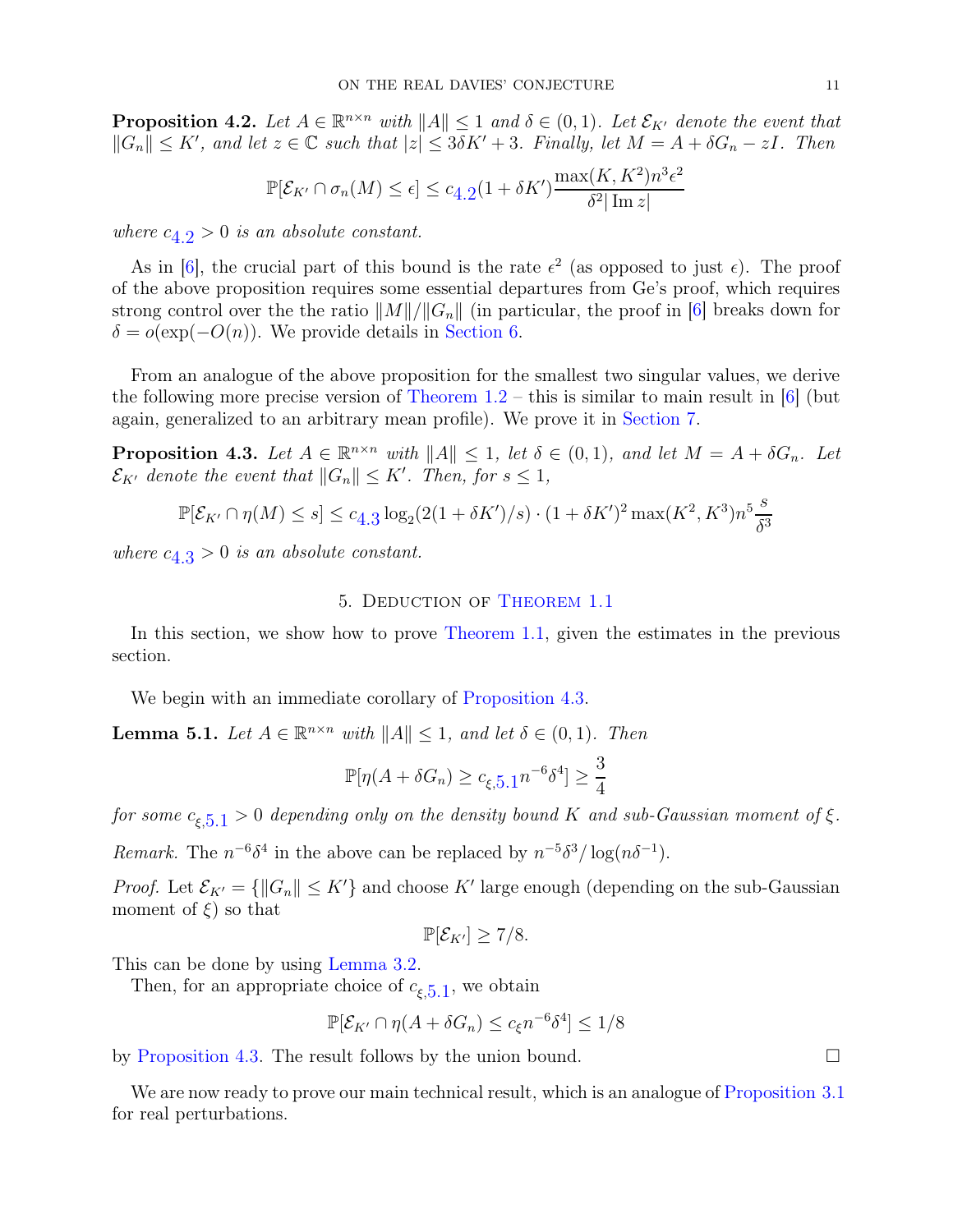**Theorem 5.2.** Let  $\xi$  be a sub-Gaussian real random variable with bounded density. Given  $A \in \mathbb{R}^{n \times n}$  with  $||A|| \leq 1$  and  $\delta \in (0, 1)$ , there are  $C_1, C_2$  depending only on  $\xi$  such that

$$
\mathbb{P}[\{\kappa_V(A+\delta G_n(\xi))\leq C_1n^2\delta^{-1}\sqrt{\log(n\delta^{-1})}\}\cap \{\|\delta G_n\|\leq C_2\delta\}] \geq 1/2.
$$

*Proof.* For an appropriate constant K' depending only on  $\xi$ , we have by [Lemma 3.2](#page-7-2) that

$$
\mathbb{P}[\|G_n\| \ge K'] \le 1/12.
$$

Hence, by [Lemma 5.1](#page-10-3) and the union bound, we have that the event

$$
\mathcal{E} = \{ \eta(A + \delta G_n) \ge c_{\xi, 5.1} n^{-6} \delta^4 \} \cap \{ ||G_n|| \le K' \}
$$

has probability at least 2/3.

Define

$$
p_t = \mathbb{P}[\kappa_2(A + \delta G_n) \le t | \mathcal{E}]
$$

(recall that  $\kappa_2^2 = \sum_{i=1}^n \kappa(\lambda_i)^2$ ) and

$$
\mathcal{E}_t = \mathcal{E} \cap \{\kappa_2 \leq t\}.
$$

Fix any real  $t \ge 1$  with  $p_t \ge 9/10$ . We will show that for any such t, conditioned on the event  $\mathcal{E}_t$ , the expectation of  $\kappa_2^2$  is significantly smaller than t (in fact, the dependence on t is logarithmic). By Markov's inequality, we can then conclude that  $p_{f(t)}$  holds with probability at least  $p_t(1 - O(f(t))$ , where  $f(t) = \delta^{-2} \log t$  (up to logarithmic factors, and factors of  $n$ ; see the precise definition below). In particular, this will allow us to show that starting from any (arbitrarily large)  $t_0$  for which  $p_{t_0} \geq 99/100$ , we can keep iterating this process to find some  $t = O(\delta^{-2})$  (suppressing log factors, and factors of n) such that  $p_t \ge 9/10$ , which suffices for our application.

To accomplish this, we begin by applying [Lemma 2.3](#page-5-1) to  $M = A + \delta G_n$  (conditioned on  $(\mathcal{E}_t)$  with  $\varepsilon = \min(1, c_{\xi, 5.1}) n^{-6} \delta^4/(2nt)$  $\varepsilon = \min(1, c_{\xi, 5.1}) n^{-6} \delta^4/(2nt)$  $\varepsilon = \min(1, c_{\xi, 5.1}) n^{-6} \delta^4/(2nt)$ . Note that conditioned on  $\mathcal{E}_t$ , we indeed have that

$$
0 < \varepsilon \le \frac{\eta(M)}{2n\kappa_2(M)},
$$

so that the application of [Lemma 2.3](#page-5-1) is valid. Then,

$$
\mathbb{E}[\kappa_2^2|\mathcal{E}_t] \leq \frac{8}{\pi \varepsilon^2} \mathbb{E}[\text{vol}(\Lambda_{\varepsilon}(A + \delta G_n) \cap \mathcal{D}(0, 2||M||))|\mathcal{E}_t]
$$
\n
$$
= \frac{8}{\pi \varepsilon^2} \mathbb{E} \left[ \int_{\mathcal{D}(0, 2||M||)} \mathbb{1}_{\{z \in \Lambda_{\varepsilon}(A + \delta G_n)\}} dz \Big| \mathcal{E}_t \right]
$$
\n
$$
\leq \frac{8}{\pi \varepsilon^2} \mathbb{E} \left[ \int_{\mathcal{D}(0, 2 + 2\delta K')} \mathbb{1}_{\{z \in \Lambda_{\varepsilon}(A + \delta G_n)\}} dz \Big| \mathcal{E}_t \right]
$$
\n
$$
= \frac{8}{\pi \varepsilon^2} \int_{\mathcal{D}(0, 2 + 2\delta K')} \mathbb{E}[\mathbb{1}_{\{z \in \Lambda_{\varepsilon}(A + \delta G_n)\}}|\mathcal{E}_t] dz
$$
\n
$$
= \frac{8}{\pi \varepsilon^2} \int_{\mathcal{D}(0, 2 + 2\delta K')} \mathbb{P}[\sigma_n(A + \delta G_n - zI) \leq \varepsilon |\mathcal{E}_t] dz
$$
\n
$$
\leq \frac{8}{\pi \varepsilon^2} \int_{\mathcal{D}(0, 2 + 2\delta K')} \min \left(2\sqrt{2\varepsilon} K n^2 \frac{5\varepsilon}{3\delta}, c_{4,2}(1 + \delta K') \frac{5 \max(K, K^2)n^3 \varepsilon^2}{3\delta^2 |\operatorname{Im} z|}\right) dz.
$$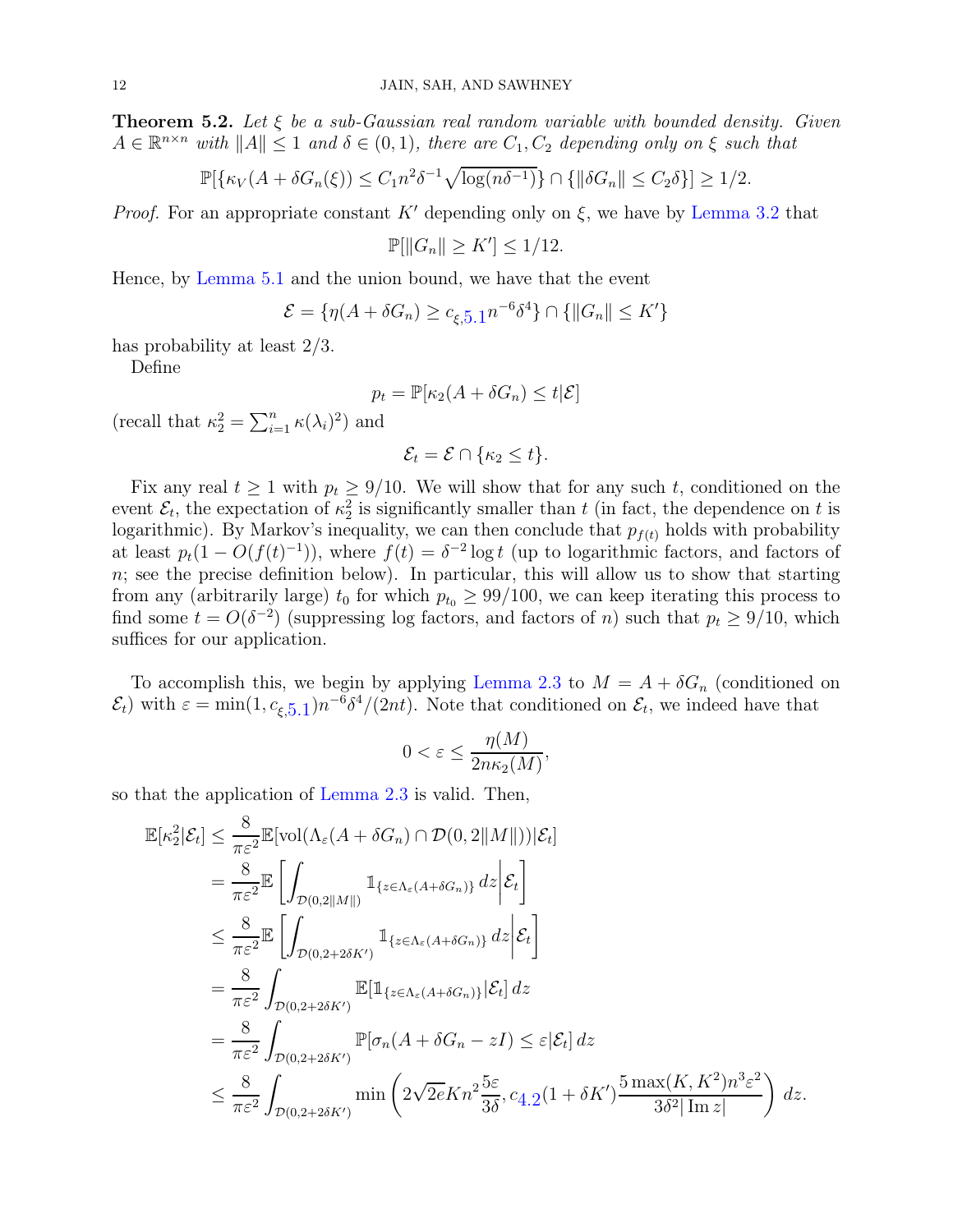In the last line we used [Propositions 4.1](#page-9-3) and [4.2,](#page-9-2) along with  $\mathbb{P}[\mathcal{E}_t] = \mathbb{P}[\mathcal{E}_t | \mathcal{E}] \mathbb{P}[\mathcal{E}] \ge (9/10) \cdot$  $(2/3) = 3/5.$ 

Now splitting the disk at  $|\text{Im } z| = (1 + \delta K') \max(1, K) \varepsilon \delta^{-1} n$  and integrating, we obtain

$$
\mathbb{E}[\kappa_2^2|\mathcal{E}_t] \lesssim_{\xi} (1+\delta K')^2 \max(K, K^2) n^3 \delta^{-2} + (1+\delta K')^2 \max(K, K^2) n^3 \delta^{-2} \log(\delta/(n\varepsilon)).
$$

Note that, by our choice of  $\varepsilon$ , the first term is bounded by the second (up to an absolute constant factor). Thus

$$
\mathbb{E}[\kappa_2^2|\mathcal{E}_t] \lesssim_{\xi} (1 + \delta K')^2 \max(K, K^2) n^3 \delta^{-2} \log(\delta/(n\varepsilon))
$$
  

$$
\lesssim_{\xi} (1 + \delta K')^2 \max(K, K^2) n^3 \delta^{-2} \log(t n/\delta).
$$
 (5.1)

By Markov's inequality, setting  $f(t) = n^3 \delta^{-2} \log(tn/\delta)$ ,

<span id="page-12-1"></span>
$$
\mathbb{P}[\kappa_2 \ge f(t)|\mathcal{E}_t] \lesssim C_{\xi}(1+\delta K')^2 \max(K, K^2) f(t)^{-1}.
$$

Thus,

$$
p_{f(t)} = \mathbb{P}[\kappa_2 \leq f(t)|\mathcal{E}_t]\mathbb{P}[\mathcal{E}_t] \geq p_t(1 - C'_{\xi}f(t)^{-1}),
$$

for  $C'_{\xi} = C_{\xi}(1 + \delta K')^2 \max(K, K^2)$  (which is of constant order since  $\delta \in (0, 1)$ ).

Choose  $t_0$  such that  $p_{t_0} \geq 99/100$ , and let  $t_{i+1} = f(t_i)$  as long as

$$
t_i \ge 8n^3 \delta^{-2} \log(1 + n^4 \delta^{-3})
$$
 and  $f(t_i) \ge 2^{16} C'_\xi$ ;

otherwise terminate. In particular, if

<span id="page-12-0"></span>
$$
t_i \ge 8n^3 \delta^{-2} \log(1 + n^4 \delta^{-3}) + \exp(2^{16} C_{\xi}'), \tag{5.2}
$$

then the process continues for at least one more step.

We claim that as long as the process does not terminate,

$$
t_i \ge 2n^3 \delta^{-2} \log(t_i n/\delta) = 2t_{i+1};
$$

in particular, the process terminates in finite time. To see the claimed inequality, note that the function  $g(x) = x - 2n^3 \delta^{-2} \log(xn/\delta)$  is positive at  $x = 8n^3 \delta^{-2} \log(1 + n^4 \delta^{-3})$ , and has derivative  $g'(x) = 1 - 2n^2 \delta^{-1} x^{-1}$ , which is also positive for  $x \ge 8n^3 \delta^{-2} \log(1 + n^4 \delta^{-3})$ .

Next, we claim that at every step before termination,  $p_{t_i} \geq 9/10$ . Indeed, we know from the above discussion that if  $p_{t_i} \geq 9/10$ , then

$$
p_{t_{i+1}} = p_{f(t_i)} \ge p_{t_i} (1 - C'_{\xi} t_{i+1}^{-1}).
$$

Hence, if the process continues for another step, then

$$
p_{t_{i+1}} \ge \frac{99}{100} \prod_{j=1}^{i+1} (1 - C'_{\xi} t_j^{-1}) \ge \frac{9}{10},
$$

so that the lower bound on the probability is maintained throughout the process. The last inequality follows from

$$
t_j \ge 2t_{j+1}
$$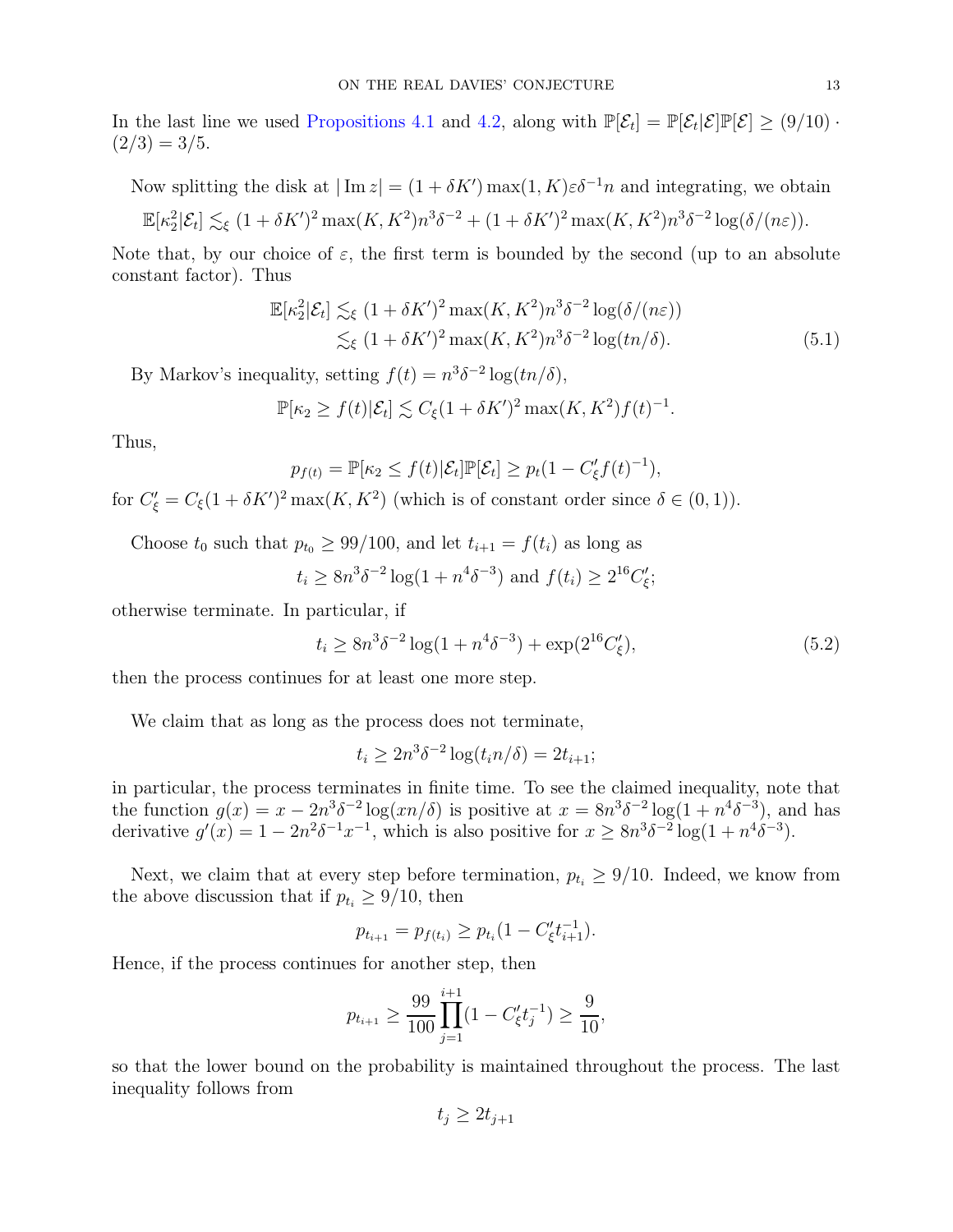for  $0 \leq j \leq i$  and  $t_{i+1} \geq 2^{16}C'_{\xi}$ , which together imply

$$
\prod_{j=1}^{i+1} (1 - C'_{\xi} t_j^{-1}) \ge \prod_{j=0}^{\infty} (1 - 2^{-j-16}) \ge \frac{10}{11}.
$$

This, together with  $(5.2)$ , implies that there exists some  $t \leq 8n^3\delta^{-2}\log(1+n^4\delta^{-3})$  +  $\exp(2^{16}C'_{\xi})$  such that  $(5.1)$  holds for this value t.

Using [Lemma 2.1](#page-5-2) for such a choice of  $t$ , we obtain

$$
\mathbb{E}[\kappa_V(A+\delta G_n)^2|\mathcal{E}_t] \lesssim_{\xi} (1+\delta K')^2 \max(K, K^2) n^4 \delta^{-2} \log(tn/\delta).
$$

Another application of Markov's inequality gives

$$
\mathbb{P}[\kappa_V(A + \delta G_n) \ge C''_{\xi}(1 + \delta K') \max(K^{1/2}, K) n^2 \delta^{-1} \sqrt{\log(tn/\delta)} |\mathcal{E}_t] \le 1/6
$$

for sufficiently large  $C''_{\xi}$ . Since  $\mathbb{P}[\mathcal{E}_t] \geq 3/5$ , we conclude that

$$
\mathbb{P}[\|G_n\| \leq K' \cap \kappa_V(A + \delta G_n) \leq \sqrt{6}(1 + \delta K') \max(K^{1/2}, K) n^2 \delta^{-1} \sqrt{\log(tn/\delta)}] \geq 1/2.
$$

<span id="page-13-0"></span>The result now follows from substituting the upper bound on t corresponding to  $(5.2)$ .  $\Box$ *Proof of [Theorem 1.1.](#page-1-1)* This follows immediately from [Theorem 5.2.](#page-10-0)  $\Box$ 

6. Proof of [Propositions 4.1](#page-9-3) and [4.2](#page-9-2)

6.1. Invertibility via distance. We begin with a (by now) standard reduction of the singular value estimates to estimates on the distance of a random vector to an appropriate subspace.

<span id="page-13-1"></span>**Lemma 6.1.** Let M be any  $n \times n$  random matrix and fix any  $\epsilon \geq 0$ . Let  $M_i$  be the i<sup>th</sup> column vector of M and  $H_i = \text{span}\{M_j : j \neq i\}$ . Then for any event  $\mathcal{E},$ 

$$
\mathbb{P}[\sigma_n(M) \leq \epsilon \cap \mathcal{E}] \leq \sum_{i=1}^n \mathbb{P}[\text{dist}(M_i, H_i) \leq \epsilon n^{1/2} \cap \mathcal{E}].
$$

Proof. The argument is identical to the first half of the proof of [Lemma 3.4,](#page-7-3) but intersected with an arbitrary event.

<span id="page-13-2"></span>**Lemma 6.2.** Let M be any  $n \times n$  random matrix and fix any  $\epsilon_2 \geq \epsilon_1 \geq 0$ . Let  $M_i$ ,  $H_i$  be as in [Lemma 6.1](#page-13-1) and let  $H_{i,j} = \text{span}\{M_k : k \neq i, j\}$ . Then for any event  $\mathcal{E},$ 

$$
\mathbb{P}[\sigma_n(M) \leq \epsilon_1 \cap \sigma_{n-1}(M) \leq \epsilon_2 \cap \mathcal{E}] \leq \sum_{i=1}^n \sum_{j \neq i} \mathbb{P}[\text{dist}(M_i, H_i) \leq \epsilon_1 n^{1/2} \cap \text{dist}(M_j, H_{i,j}) \leq \epsilon_2 n^{1/2} \cap \mathcal{E}].
$$

The proof of [Lemma 6.2](#page-13-2) is deferred to [Appendix A;](#page-19-3) this also completely standard.

<span id="page-13-3"></span>6.2. Proof of [Proposition 4.1.](#page-9-3) The proof of [Proposition 4.1](#page-9-3) is quite simple, given the following lemma of Livshyts, Paouris, and Pivovarov [\[10\]](#page-18-11).

**Lemma 6.3** (From  $\vert 10$ , Theorem 1.1.). Consider independent  $\mathbb{R}\text{-}valued$  continuous random variables  $X_1, \ldots, X_n$  with densities bounded by K and let  $X = (X_1, \ldots, X_n)$ . Fix an integer  $\ell \in \{1,2\}$ . Then, for any  $V \in \mathbb{R}^{\ell \times n}$ , VX is an  $\mathbb{R}^{\ell}$ -valued random variable with density bounded by

$$
\frac{e^{\ell/2}K^{\ell}}{\det(VV^{\mathrm{T}})^{1/2}}.
$$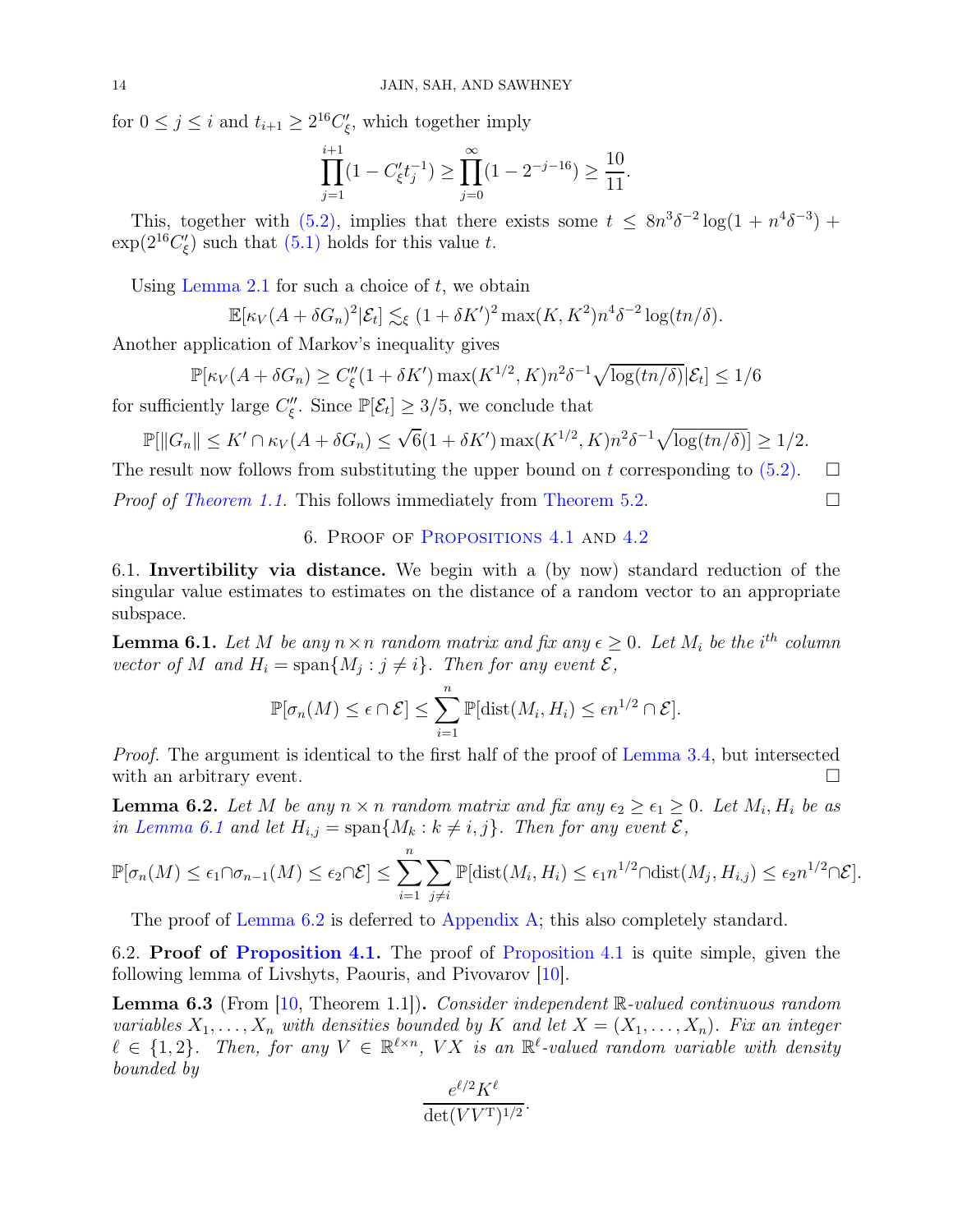<span id="page-14-0"></span>This has the following immediate corollary.

**Lemma 6.4.** For any  $A \in \mathbb{C}^{n \times n}$ , let  $M = A + \delta G_n$ . For all  $j \in [n]$ , if  $v_j$  is a unit normal to  $H_j = \text{span}\{M_k : k \neq j\}$ , then

$$
\mathbb{P}[|\langle M_j,v_j\rangle|\leq \epsilon|M_{-j}]\leq 2\sqrt{2e}K n^{1/2}\frac{\epsilon}{\delta}.
$$

Here,  $M_{-j}$  denotes the set of all columns excluding  $M_j$ .

*Proof.* After possibly multiplying by an overall phase, we may assume that  $v_j = x_j + iy_j$ satisfies  $||x_j||_2 \ge 1/\sqrt{2}$ . Note that multiplication by an overall phase does not affect the random variable  $|\langle M_j, v_j \rangle|$ . Then,

$$
\mathbb{P}[\text{dist}(M_j, H_j) \le \epsilon | M_{-j}] \le \mathbb{P}[|\langle M_j, v_j \rangle| \le \epsilon | M_{-j}] = \mathbb{P}[|\langle A_j, v_j \rangle + \delta \langle (G_n)_j, v_j \rangle| \le \epsilon | M_{-j}]
$$
  
\n
$$
\le \mathbb{P}[|\text{Re}(\langle A_j, v_j \rangle) + \delta \langle (G_n)_j, x_j \rangle| \le \epsilon | M_{-j}]
$$
  
\n
$$
\le 2\sqrt{2e}Kn^{1/2}\frac{\epsilon}{\delta}.
$$

For the last inequality, note that  $\delta(G_n)_j$  is a vector of independent real random variables, each with density bounded by  $Kn^{1/2}\delta^{-1}$ , so that applying [Lemma 6.3](#page-13-3) to this vector with  $V = x_j^{\mathrm{T}}$ , and using  $||x_j||_2 \ge 1/\sqrt{2}$  to control the term  $\det(VV^T)$  gives the desired conclusion.  $\square$ 

Now we are ready to deduce [Proposition 4.1.](#page-9-3)

Proof of [Proposition 4.1.](#page-9-3) Let  $M = A + \delta G_n$ , with columns  $M_j$  for  $1 \leq j \leq n$ . Define hyperplanes  $H_j = \text{span}\{M_k : k \neq j\}$ . Using [Lemma 6.1,](#page-13-1) we have

$$
\mathbb{P}[\sigma_n(M) \le \epsilon] \le \sum_{j=1}^n \mathbb{P}[\text{dist}(M_j, H_j) \le \epsilon n^{1/2}].
$$

For each  $1 \leq j \leq n$ , choose a unit normal vector  $z_j$  of  $H_j$  (independently of  $M_j$ ). Then, [Lemma 6.4](#page-14-0) gives

$$
\mathbb{P}[\text{dist}(M_j, H_j) \le \epsilon n^{1/2} |M_{-j}] \le 2\sqrt{2e} Kn \frac{\epsilon}{\delta}.
$$

Since this probability is uniform over the realization of  $M_{-j}$ , we may remove the conditioning using the law of total probability to finish the proof.  $\Box$ 

<span id="page-14-1"></span>6.3. **Proof of [Proposition 4.2.](#page-9-2)** The following is the key step in the proof.

**Lemma 6.5.** Let  $A \in \mathbb{R}^{n \times n}$  with  $||A|| \leq 1$  and  $\delta \in (0, 1)$ . Let  $z \in \mathbb{C}$  such that  $|z| \leq 3\delta K' + 3$ and  $M = A + \delta G_n - zI$ . Let  $\mathcal{E}_{K'}$  denote the event that  $||G_n|| \leq K'$ , let  $H_j = \text{span}\{M_k : k \neq j\}$ , and let  $v_j$  be any unit normal vector of  $H_j$ . Then,

$$
\mathbb{P}[\mathcal{E}_{K'} \cap |\langle M_j, v_j \rangle| \le \epsilon |M_{-j}] \le c_{6.5} (1 + \delta K') \frac{\max(K, K^2) n \epsilon^2}{\delta^2 |\operatorname{Im} z|},
$$

where  $c_{6.5}$  $c_{6.5}$  $c_{6.5}$  is an absolute constant.

*Proof.* Let  $B := A + \delta G_n - \text{Re}(z)I$ . For convenience of notation, let  $\rho = \text{Im } z$ . We split into cases based on  $|\rho|$  versus  $\epsilon$ .

**Case I:**  $|\rho| \leq 4\epsilon$ . From [Lemma 6.4](#page-14-0) applied to  $A - zI$ , we find that

$$
\mathbb{P}[|\langle M_j, z_j \rangle| \le \epsilon |M_{-j}] \le 2\sqrt{2e} K n^{1/2} \frac{\epsilon}{\delta} \le 2\sqrt{2e} K n \frac{4\epsilon^2}{|\rho|\delta^2},
$$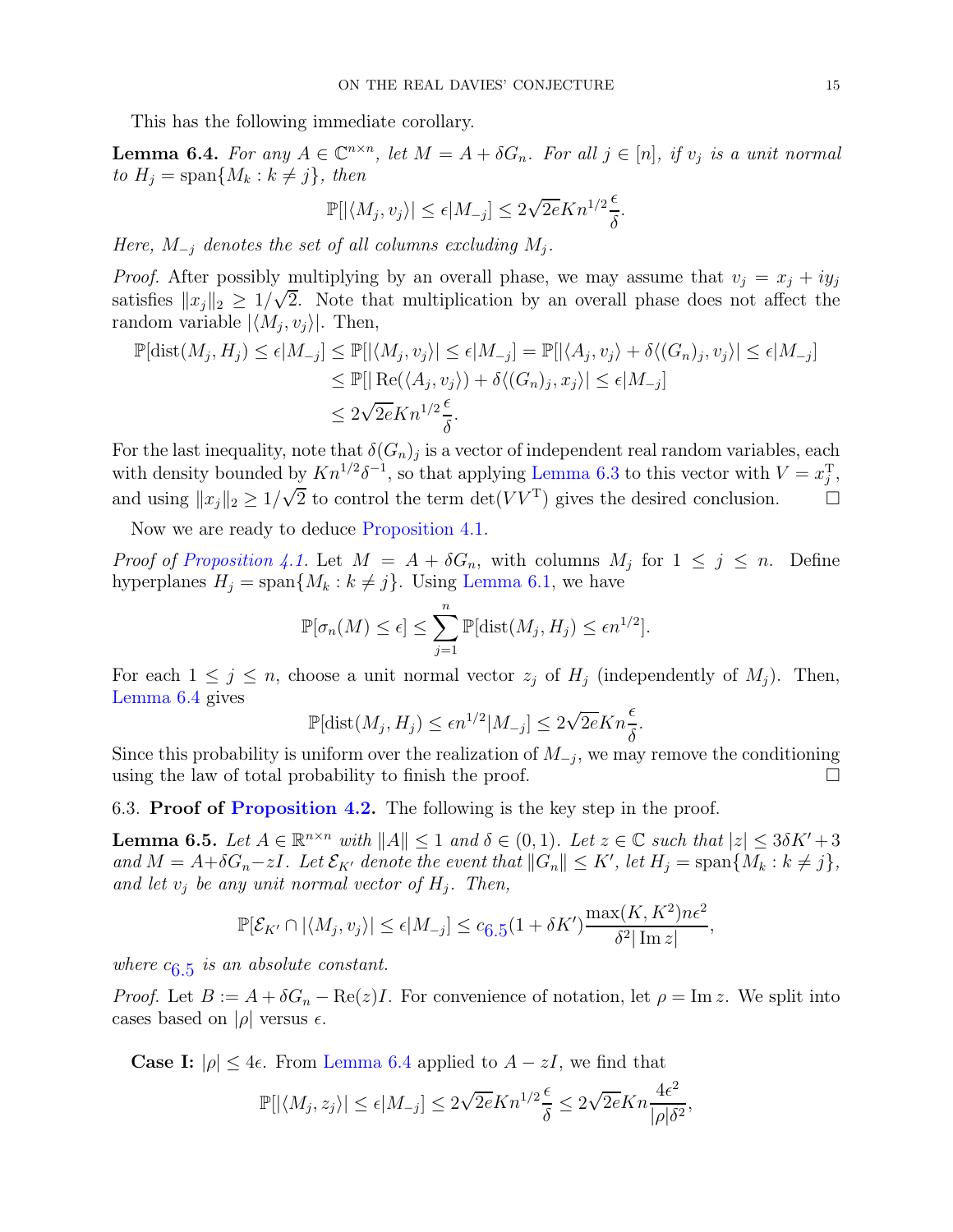since  $\delta < 1$ . This finishes the proof in this case.

Case II:  $|\rho| > 4\epsilon$ . We initially show, restricted to  $\mathcal{E}_{K'}$ , that no  $v := x + iy \in \mathbb{S}^{n-1}$  with  $||y||_2 < |\rho|/(16\delta K' + 16)$  can satisfy

$$
||Mv||_2 < \epsilon.
$$

Indeed, if this were true, then writing down the equation for the imaginary part of  $Mv$ , and using  $M = B - i \rho I$ , where  $B, \rho$  are real, we get that

$$
||By - \rho x||_2 < \epsilon.
$$

Thus, we would have

$$
\frac{|\rho|}{2} < \|\rho x\|_2 < \epsilon + \|By\|_2 < \epsilon + \frac{|\rho|}{4},
$$

where the first inequality uses  $||y||_2 \leq 1/6$  to deduce  $||x||_2 \geq 1/2$ , the second inequality is simply the triangle inequality, and the final inequality uses that  $||B|| \leq 1 + K'\delta + 3(\delta K' + 1) \leq$  $4(\delta K' + 1)$ . But this is a contradiction to  $|\rho| > 4\epsilon$ .

Now note that if  $\mathcal{E}_{K'} \cap |\langle M_j, v_j \rangle| \leq \epsilon$  occurs, then

$$
||Mv_j||_2 = |\langle M_j, v_j \rangle| \le \epsilon,
$$

which implies that  $v_j = x_j + iy_j$  satisfies  $||y_j||_2 \geq |\rho|/(16\delta K' + 16)$ . In fact, by shifting  $v_j$  by a phase in the above argument, we may conclude that

$$
\|\omega v_j\|_2 \ge \frac{|\rho|}{16\delta K' + 16}
$$

for all  $\omega \in \mathbb{C}$  satisfying  $|\omega| = 1$ .

Next, by [Lemma 6.3](#page-13-3) in the case  $\ell = 2$ , applied to  $V = [x_j, y_j]^T$ , we have

$$
\mathbb{P}[\mathcal{E}_{K'} \cap |\langle M_j, v_j \rangle| \le \epsilon |M_{-j}] \le \frac{en\delta^{-2}K^2}{\det(VV^{\mathrm{T}})^{1/2}} \cdot \pi \epsilon^2.
$$

This follows since  $\langle M_j, v_j \rangle$  (viewed as an  $\mathbb{R}^2$ -valued random variable) is distributed as a deterministic translation of the  $\mathbb{R}^2$ -valued random variable  $V(\delta(G_n)_j)$ , and  $\delta(G_n)_j$  is a random vector, each of whose components is a real random variable with density bounded by  $Kn\delta^{-1}$ .

It remains to estimate  $d := det(VV^{T})^{1/2}$ . By [\[6,](#page-18-3) Proposition B.0.1], we have

$$
\min_{\theta \in \mathbb{R}} \|e^{i\theta} z_j\|_2^2 = \frac{1}{2} - \frac{\sqrt{1-4d^2}}{2} \le 2d^2,
$$

hence

$$
d \ge \frac{|\rho|}{16\sqrt{2}(\delta K' + 1)},
$$

which completes the proof.  $\Box$ 

Proof of [Proposition 4.2.](#page-9-2) [Lemmas 6.1](#page-13-1) and [6.5](#page-14-1) give

$$
\mathbb{P}[\mathcal{E}_{K'} \cap \sigma_n(M) \le \epsilon] \le n \left( c_{6.5} (1 + \delta K') \frac{\max(K, K^2) n (\epsilon n^{1/2})^2}{\delta^2 |\operatorname{Im} z|} \right). \qquad \Box
$$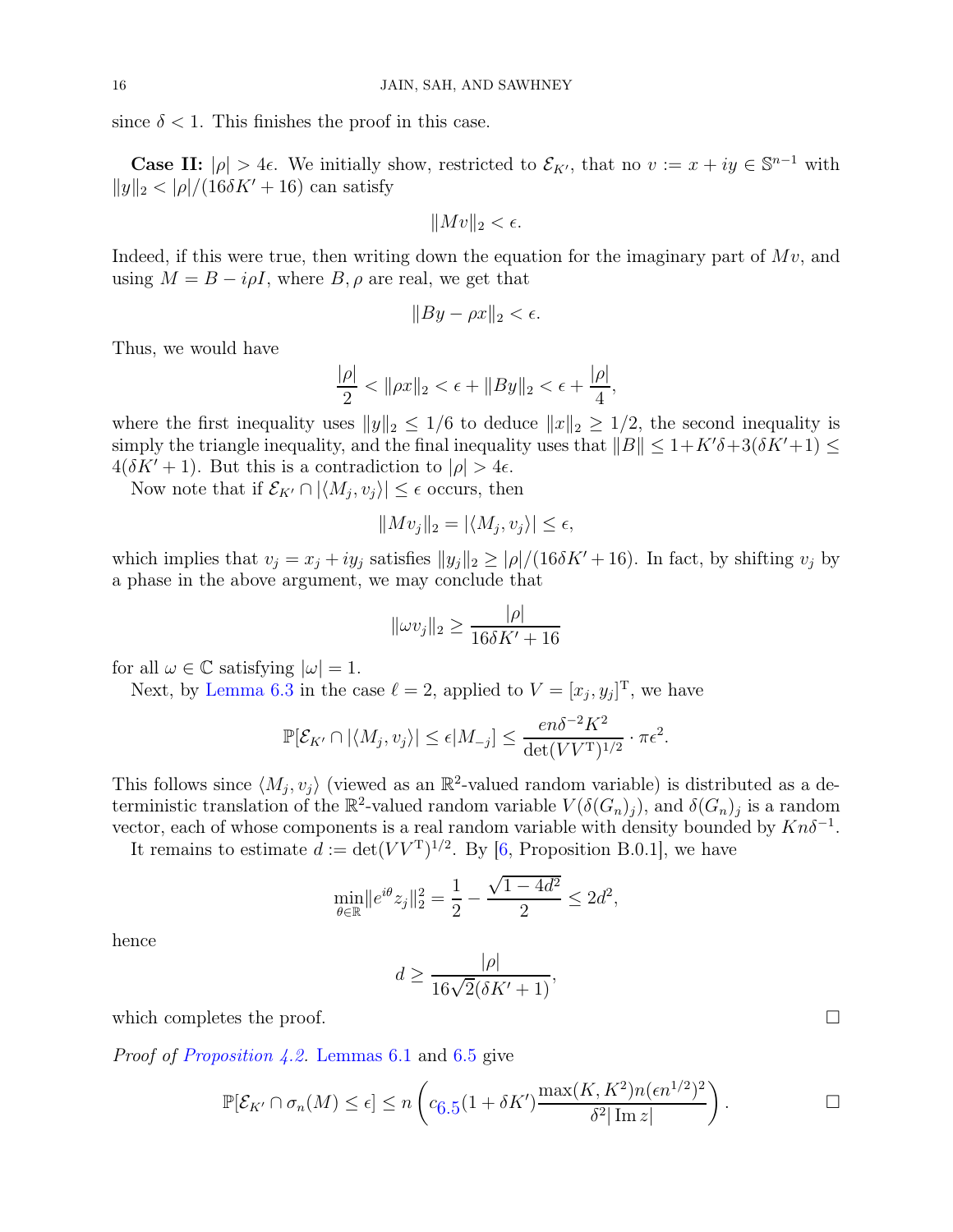#### 7. Proof of [Proposition 4.3](#page-10-1)

<span id="page-16-0"></span>The proof of [Proposition 4.3](#page-10-1) follows a similar general outline as in [\[6\]](#page-18-3).

We first require a statement relating relating the property that two eigenvalues are contained within a disk to bounds on the two smallest singular values of an appropriately shifted matrix. This follows immediately from the log-majorization theorem, which implies that  $\sigma_n \sigma_{n-1} \leq |\lambda_n \lambda_{n-1}|$  [\[8\]](#page-18-12). This also follows quickly from [\[11,](#page-18-13) Lemma A.1, A.2].

<span id="page-16-2"></span>**Lemma 7.1** (From [\[8,](#page-18-12) Theorem 3.3.2]). Fix  $N \in \mathbb{C}^{n \times n}$  and  $z \in \mathbb{C}$  with  $|z| \leq ||N||$ . Let  $M =$  $N-zI$  and suppose there exist  $\lambda_i, \lambda_j \in \mathcal{D}(z,s)$  for  $i \neq j$ . Then, there exist  $s \leq t \leq 2||N||$ such that

$$
\sigma_n(M) \leq s^2/t
$$
 and  $\sigma_{n-1}(M) \leq 2t$ .

<span id="page-16-1"></span>We now prove a variant of [Proposition 4.2](#page-9-2) for the smallest two singular values.

**Lemma 7.2.** Let  $A \in \mathbb{R}^{n \times n}$  with  $||A|| \leq 1$  and let  $\delta \in (0, 1)$ . Let  $z \in \mathbb{C}$  with  $|z| \leq 3\delta K' + 3$ and  $M = A + \delta G_n - zI$ . Let  $\mathcal{E}_{K'}$  denote the event that  $||G_n|| \leq K'$ . Then,

$$
\mathbb{P}[\sigma_n(M) < \epsilon_1 \cap \sigma_{n-1}(M) \le \epsilon_2 \cap \mathcal{E}_{K'}] \le c_{7,2} (1 + \delta K')^2 \max(K^2, K^4) n^6 \frac{\epsilon_1^2 \epsilon_2^2}{\delta^4 (\text{Im } z)^2}
$$

where  $c_{7,2}$  $c_{7,2}$  $c_{7,2}$  is an absolute constant.

*Proof.* Let  $G_j$  the principal minor of G excluding the jth row and column and let  $\mathcal{E}_{K'}^j$  denote the event that  $||G_j|| \leq K'$ . Then by [Lemma 6.2](#page-13-2) we have that

$$
\mathbb{P}[\sigma_n(M) < \epsilon_1 \cap \sigma_{n-1}(M) \leq \epsilon_2 \cap \mathcal{E}_{K'}]
$$
\n
$$
\leq \sum_{i=1}^n \sum_{j \neq i} \mathbb{P}[\text{dist}(M_i, H_i) \leq \epsilon_1 n^{1/2} \cap \text{dist}(M_j, H_{i,j}) \leq \epsilon_2 n^{1/2} \cap \mathcal{E}_{K'}]
$$
\n
$$
= \sum_{i=1}^n \sum_{j \neq i} \mathbb{P}[\text{dist}(M_i, H_i) \leq \epsilon_1 n^{1/2} \cap \text{dist}(M_j, H_{i,j}) \leq \epsilon_2 n^{1/2} \cap \mathcal{E}_{K'} \cap \mathcal{E}_{K'}^i]
$$
\n
$$
= \sum_{i=1}^n \sum_{j \neq i} \mathbb{E} \Big[ \mathbb{P}[\text{dist}(M_j, H_{i,j}) \leq \epsilon_2 n^{1/2} \cap \mathcal{E}_{K'}^i | M_{-\{i,j\}}]
$$
\n
$$
\cdot \mathbb{P}[\text{dist}(M_i, H_i) \leq \epsilon_1 n^{1/2} \cap \mathcal{E}_{K'} | M_{-\{i,j\}} \cap \text{dist}(M_j, H_{i,j}) \leq \epsilon_2 n^{1/2} \cap \mathcal{E}_{K'}^i] \Big]
$$
\n
$$
\leq \sum_{i=1}^n \sum_{j \neq i} \sup_{M_{-\{i,j\}}} \mathbb{P}[\text{dist}(M_j, H_{i,j}) \leq \epsilon_2 n^{1/2} \cap \mathcal{E}_{K'}^i | M_{-\{i,j\}}]
$$
\n
$$
\cdot \sup_{M_{-\{i\}}} \mathbb{P}[\text{dist}(M_i, H_i) \leq \epsilon_1 n^{1/2} \cap \mathcal{E}_{K'} | M_{-\{i,j\}}].
$$

Note that the second term in the product is controlled by [Lemma 6.5,](#page-14-1) using that dist $(M_i, H_i) \ge$  $|\langle M_i, v_i \rangle|$ , where  $v_i$  is a unit normal to  $H_i$ .

The first term can be controlled by noting that

$$
dist(M_j, H_{i,j}) \ge |\langle M_j, v_{i,j} \rangle|,
$$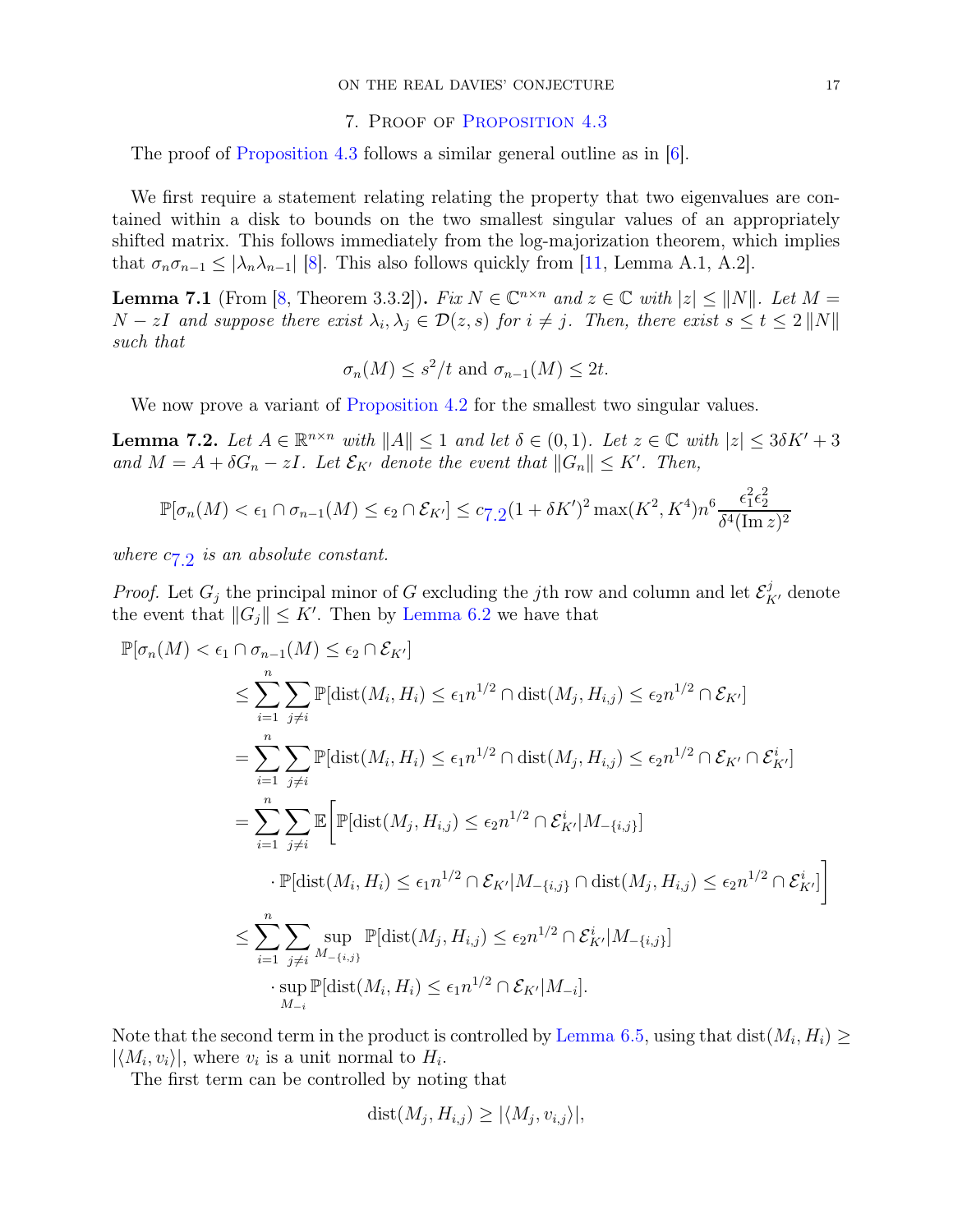where  $v_{i,j}$  is a unit normal to  $H_{i,j}$  with ith coordinate 0 and then applying [Lemma 6.5](#page-14-1) to the  $(n-1) \times (n-1)$  minor of M formed by excluding the *i*th row and column (we must replace  $\delta$  by  $\delta(1-n^{-1})^{1/2}$  in this application).

To summarize, the last term in the chain of inequalities above can be bounded by

$$
n(n-1)\left(c_{6.5}(1+\delta K')\frac{\max(K,K^2)n(\epsilon_1 n^{1/2})^2}{\delta^2|\operatorname{Im} z|}\right)\left(c_{6.5}(1+\delta K')\frac{\max(K,K^2)n(\epsilon_2 n^{1/2})^2}{\delta^2(1-n^{-1})|\operatorname{Im} z|}\right)
$$

$$
=c_{6.5}^2(1+\delta K')^2\max(K^2,K^4)n^6\frac{\epsilon_1^2\epsilon_2^2}{\delta^4(\operatorname{Im} z)^2},
$$

which completes the proof.  $\Box$ 

Finally, we state a variant of [Proposition 4.1](#page-9-3) for the smallest two singular values, whose proof follows in an identical manner to the proof of [Lemma 7.2,](#page-16-1) with [Proposition 4.1](#page-9-3) replacing the application of [Proposition 4.2.](#page-9-2) We omit further details.

<span id="page-17-0"></span>**Lemma 7.3.** For any  $A \in \mathbb{C}^{n \times n}$ , we have

$$
\mathbb{P}[\sigma_n(A+\delta G_n)<\epsilon_1\cap\sigma_{n-1}(A+\delta G_n)<\epsilon_2]\leq c_{7.3}K^2n^4\frac{\epsilon_1\epsilon_2}{\delta^2}.
$$

Now, we are ready to complete the proof of our eigenvalue spacing result.

*Proof of [Proposition 4.3.](#page-10-1)* Let  $M = A + \delta G_n$ . We wish to bound the probability that both the events  $\mathcal{E}_{K'} = \{ \|G_n\| \leq K' \}$  and  $\eta(M) \leq s$  occur. Note that when this happens, the eigenvalues  $\lambda_1, \ldots, \lambda_n$  of M are contained in  $\mathcal{D}(0, 1 + \delta K')$ , and there is some pair  $\lambda_i, \lambda_j$ (with  $i \neq j$ ) within a distance s of each other.

Fix some height  $H \geq s$  to be chosen later, and cover the disk  $\mathcal{D} = \mathcal{D}(0, 1 + \delta K')$  by regions

$$
\mathcal{R}_j = \mathcal{D} \cap \{ \operatorname{Im} z \in [(2j-1)H, (2j+1)H] \}
$$

for all integers j with  $|j| \leq (1 + \delta K')/(2H)$ . Then, we cover each  $\mathcal{R}_j$  by  $O(H(1 + \delta K')s^{-2})$ disks of radius s, which we denote by  $\mathcal{D}(z_\alpha, s)$  for  $\alpha \in A_j$ . Thus  $|A_j| \lesssim H(1+\delta K')s^{-2}$ . Since  $\lambda_i$  is in one of these disks, it follows that there exists a pair  $i \neq j$  such that  $\lambda_i, \lambda_j \in \mathcal{D}(z_\alpha, 2s)$ for some j and some  $\alpha \in A_j$ .

From this, and by [Lemma 7.1,](#page-16-2) we have

$$
\mathbb{P}[\mathcal{E}_{K'} \cap \eta(M) \le s] \le \sum_{j} \sum_{\alpha \in A_j} \mathbb{P}[\exists \lambda_i, \lambda_j \in \mathcal{D}(z_{\alpha}, 2s)]
$$
  
\n
$$
\le \sum_{j} \sum_{\alpha \in A_j} \mathbb{P}[\exists t \in [s, 2 \|M\|] : \sigma_n(M - z_{\alpha}I) \le s^2/t \cap \sigma_{n-1}(M - z_{\alpha}I) \le 2t]
$$
  
\n
$$
\le \sum_{j} \sum_{\alpha \in A_j} \sum_{\ell=0}^{\lfloor \log_2(2(1+\delta K')/s) \rfloor} \mathbb{P}[\sigma_n(M - z_{\alpha}I) \le 2^{-\ell} s \cap \sigma_{n-1}(M - z_{\alpha}I) \le 2^{\ell+2}s],
$$

where the last line represents a dyadic chop on the possible values of t, restricting to  $t = 2^{\ell} s$ over the stated range of  $\ell$ . Finally, we apply [Lemma 7.2](#page-16-1) and [Lemma 7.3,](#page-17-0) with the latter used only in  $\mathcal{R}_0$  (i.e., for  $j = 0$ ).

For  $j \neq 0$  and  $\alpha \in A_j$ , we have  $|\operatorname{Im} z_{\alpha}| \geq |j|H$ . Hence, by [Lemma 7.2,](#page-16-1)

$$
\mathbb{P}[\sigma_n(M - z_\alpha I) \le 2^{-\ell} s \cap \sigma_{n-1}(M - z_\alpha I) \le 2^{\ell+2} s] \le c_{7.2} (1 + \delta K')^2 \max(K^2, K^4) n^6 \frac{16s^4}{\delta^4 j^2 H^2}.
$$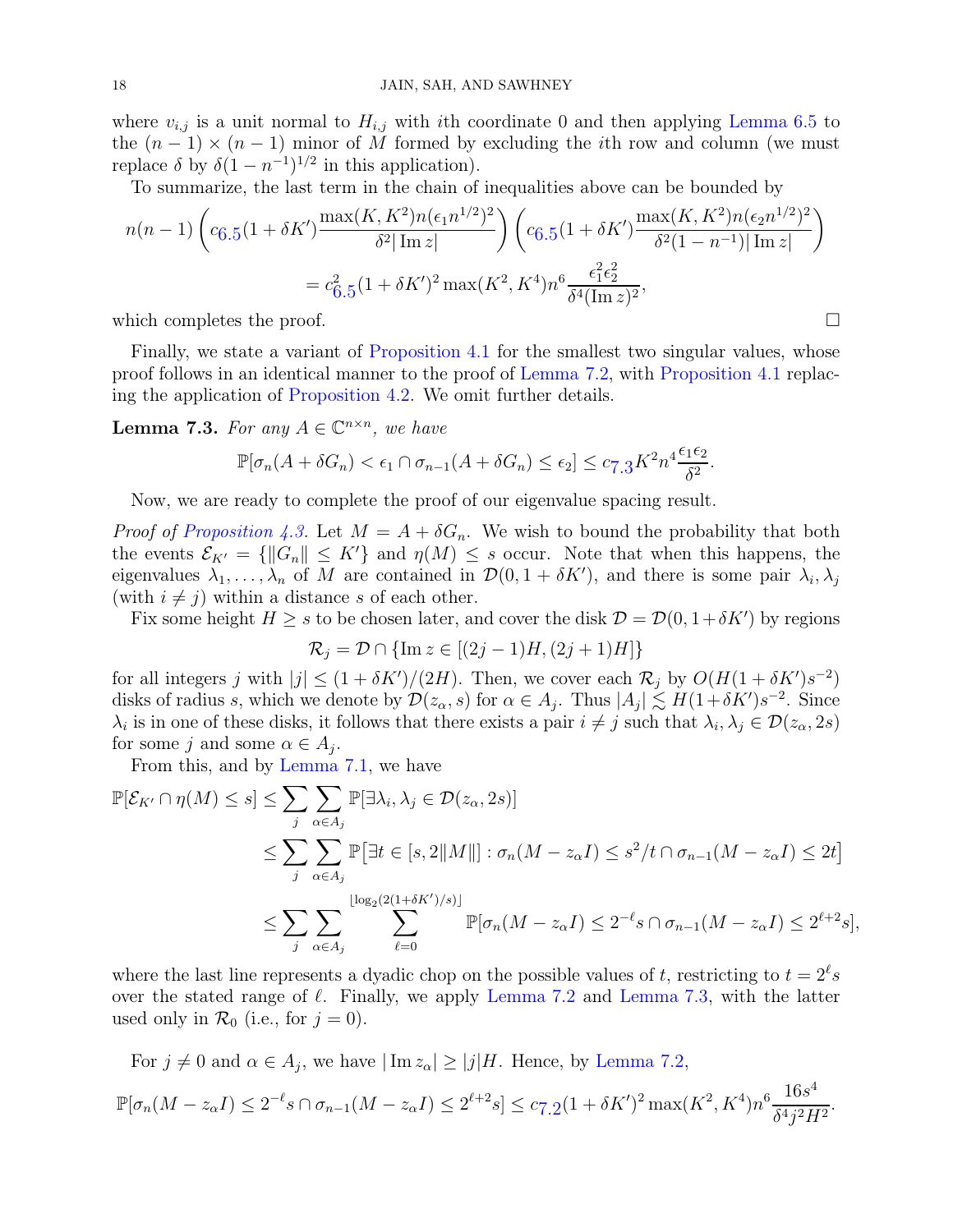For  $\alpha \in A_0$  we have by [Lemma 7.3](#page-17-0) that

$$
\mathbb{P}[\sigma_n(M - z_\alpha I) \le 2^{-\ell} s \cap \sigma_{n-1}(M - z_\alpha I) \le c_{7.3} K^2 n^4 \frac{4s^2}{\delta^2}.
$$

Putting this together, we obtain

$$
\mathbb{P}[\mathcal{E}_{K'} \cap \eta(M) \le s] \le \sum_{j} \sum_{\alpha \in A_j} \sum_{\ell=0}^{\lfloor \log_2(2(1+\delta K')/s) \rfloor} \mathbb{P}[\sigma_n(M) \le 2^{-\ell} s \cap \sigma_{n-1}(M) \le 2^{\ell+2} s]
$$
  
\$\le \log\_2(2(1+\delta K')/s) \left( H(1+\delta K') s^{-2} \cdot \left( K^2 n^4 \frac{s^2}{\delta^2} \right) \right.  
+\sum\_{j \ne 0} \left[ H(1+\delta K') s^{-2} \cdot \left( (1+\delta K')^2 \max(K^2, K^4) n^6 \frac{s^4}{\delta^4 j^2 H^2} \right) \right] \right) \$  
\$\le \log\_2(2(1+\delta K')/s) \left( (1+\delta K')^3 \max(K^2, K^4) n^6 \frac{s^2}{\delta^4 H} + (1+\delta K') K^2 n^4 \frac{H}{\delta^2} \right),\$

where  $\lesssim$  indicates a suppressed absolute constant.

Finally, we choose

$$
H = (1 + \delta K') \max(1, K) \frac{sn}{\delta} \ge s
$$

to find that

$$
\mathbb{P}[\mathcal{E}_{K'} \cap \eta(M) \le s] \lesssim \log_2(2(1 + \delta K')/s) \cdot (1 + \delta K')^2 \max(K^2, K^3) n^5 \frac{s}{\delta^3}.
$$

#### **REFERENCES**

- <span id="page-18-1"></span>[1] Jess Banks, Archit Kulkarni, Satyaki Mukherjee, and Nikhil Srivastava, Gaussian regularization of the pseudospectrum and Davies' conjecture, arXiv:1906.11819.
- <span id="page-18-7"></span><span id="page-18-6"></span>[2] Jess Banks, Jorge Garza Vargas, Archit Kulkarni, and Nikhil Srivastava, Overlaps, Eigenvalue Gaps, and Pseudospectrum under real Ginibre and Absolutely Continuous Perturbations.
- <span id="page-18-0"></span>[3] Jess Banks, Jorge Garza Vargas, Archit Kulkarni, and Nikhil Srivastava, Pseudospectral shattering, the sign function, and diagonalization in nearly matrix multiplication time, arXiv:1912.08805.
- <span id="page-18-2"></span>[4] E. B. Davies, Approximate diagonalization, SIAM J. Matrix Anal. Appl. 29 (2007), 1051–1064.
- [5] Shmuel Friedland, Normal matrices and the completion problem, SIAM J. Matrix Anal. Appl. 23  $(2001/02), 896-902.$
- <span id="page-18-3"></span>[6] Stephen Cong Ge, The Eigenvalue Spacing of IID Random Matrices and Related Least Singular Value Results, ProQuest LLC, Ann Arbor, MI, 2017, Thesis (Ph.D.)–University of California, Los Angeles.
- <span id="page-18-4"></span>[7] Alice Guionnet, Philip Wood, and Ofer Zeitouni, Convergence of the spectral measure of non-normal matrices, 2014, pp. 667–679.
- <span id="page-18-12"></span>[8] Roger A. Horn and Charles R. Johnson, Topics in matrix analysis, Cambridge University Press, Cambridge, 1994, Corrected reprint of the 1991 original.
- <span id="page-18-11"></span><span id="page-18-9"></span>[9] T Juškevičius and JD Lee, Small ball probabilities, maximum density and rearrangements, arXiv:1503.09190.
- [10] Galyna Livshyts, Grigoris Paouris, and Peter Pivovarov, On sharp bounds for marginal densities of product measures, Israel J. Math. 216 (2016), 877–889.
- <span id="page-18-13"></span>[11] Kyle Luh and Sean O'Rourke, Eigenvectors and controllability of non-Hermitian random matrices and directed graphs, arXiv:2004.10543.
- <span id="page-18-8"></span>[12] Mokshay Madiman, James Melbourne, and Peng Xu, Rogozin's convolution inequality for locally compact groups, arXiv:1705.00642.
- <span id="page-18-5"></span>[13] Ohad Noy Feldheim, Elliot Paquette, and Ofer Zeitouni, Regularization of non-normal matrices by gaussian noise, International Mathematics Research Notices 2015 (2015), 8724–8751.
- <span id="page-18-10"></span>[14] Mark Rudelson, Lecture notes on non-asymptotic theory of random matrices, 2013.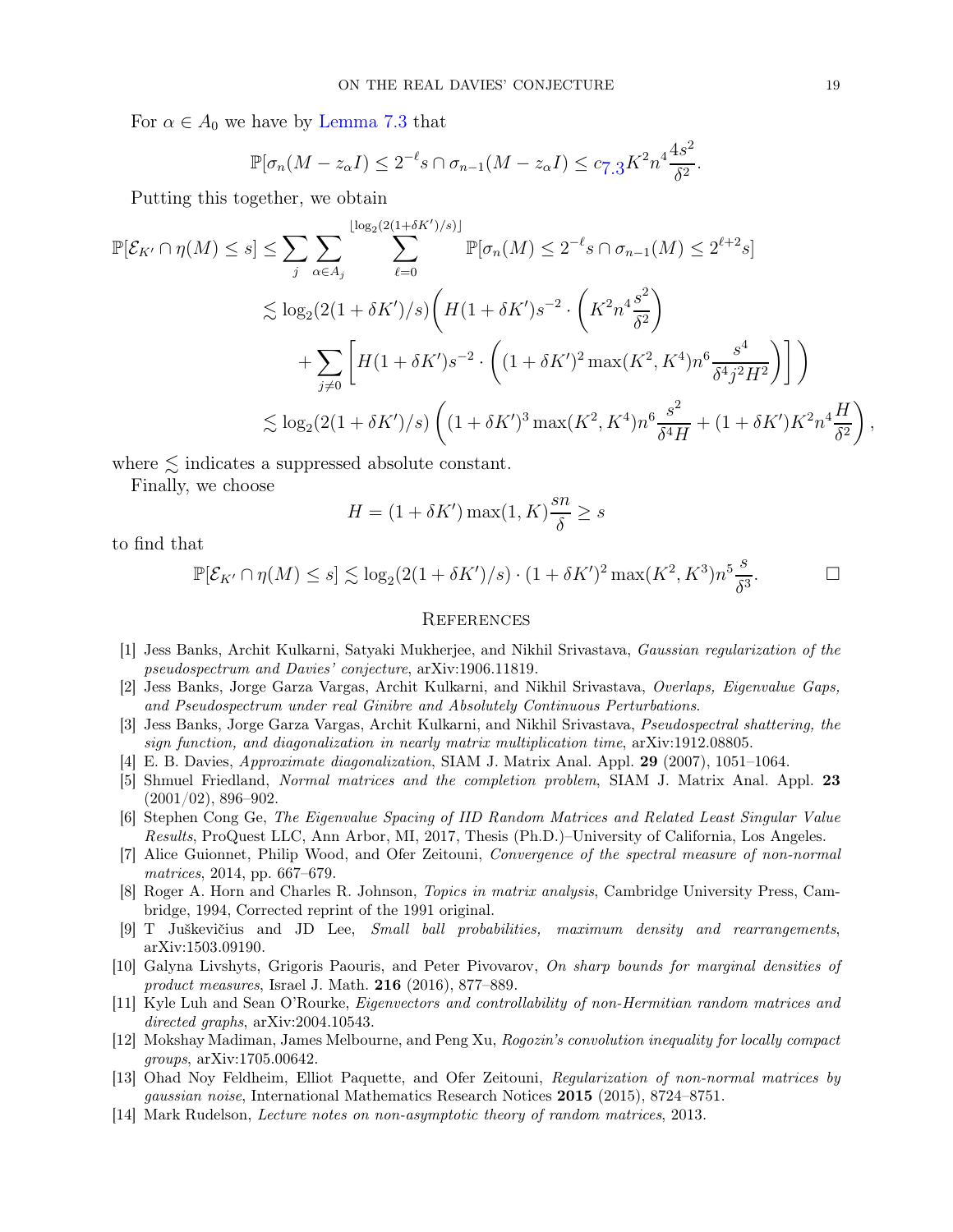- <span id="page-19-1"></span><span id="page-19-0"></span>[15] Mark Rudelson and Roman Vershynin, No-gaps delocalization for general random matrices, Geometric and Functional Analysis 26 (2016), 1716–1776.
- <span id="page-19-6"></span>[16] Terence Tao and Van Vu, Random matrices have simple spectrum, Combinatorica 37 (2017), 539–553.
- <span id="page-19-5"></span>[17] Konstantin Tikhomirov, Invertibility via distance for non-centered random matrices with continuous distributions,  $arXiv:1707.09656$ .
- <span id="page-19-4"></span>[18] Lloyd N. Trefethen and Mark Embree, Spectra and pseudospectra, Princeton University Press, Princeton, NJ, 2005, The behavior of nonnormal matrices and operators.
- [19] Roman Vershynin, High-dimensional probability, Cambridge Series in Statistical and Probabilistic Mathematics, vol. 47, Cambridge University Press, Cambridge, 2018, An introduction with applications in data science, With a foreword by Sara van de Geer.

### Appendix A. Proof of [Lemma 6.2](#page-13-2)

<span id="page-19-7"></span><span id="page-19-3"></span>We begin with a preliminary lemma.

**Lemma A.1.** Let M be any  $n \times n$  random matrix and fix any  $\epsilon \geq 0$ . Fix an index  $\ell \in [n]$ . Let  $M_i$ ,  $H_i$  be as in [Lemma 6.1](#page-13-1) and let  $H_{i,j} = \text{span}\{M_k : k \neq i, j\}$ . Then for any event  $\mathcal{E}$ ,

$$
\mathbb{P}[\sigma_{n-1}(M) \leq \epsilon \cap \mathcal{E}] \leq \sum_{j \in [n] \setminus \ell} \mathbb{P}[\text{dist}(M_j, H_{j,\ell}) \leq \epsilon n^{1/2} \cap \mathcal{E}].
$$

Proof. If  $\sigma_{n-1}(M) \leq \epsilon$ , then there is a subspace W of dimension 2 satisfying  $||M||_W || \leq \epsilon$ . Since W has dimension 2, there must exist some vector  $w \in W$  with  $w_{\ell} = 0$  and  $||w||_2 = 1$ . In particular, there exists some  $j \neq \ell$  such that  $|w_j| \geq n^{-1/2}$ . Then

$$
\epsilon \ge ||Mw||_2 \ge \text{dist}(Mw, H_{j,\ell}) = \text{dist}(M_jw_j + M_\ell w_\ell, H_{j,\ell}) = \text{dist}(M_jw_j, H_{j,\ell}) \ge n^{-1/2} \text{dist}(M_j, H_{j,\ell}).
$$

We have shown that if the event  $\sigma_{n-1}(M) \leq \epsilon \cap \mathcal{E}$  occurs, then at least one of the events  $\text{st}(M_i, H_{i\ell}) \leq \epsilon n^{1/2} \cap \mathcal{E}$  occurs for  $j \neq \ell$ . This clearly implies the desired result. dist $(M_j, H_{j,\ell}) \leq \epsilon n^{1/2} \cap \mathcal{E}$  occurs for  $j \neq \ell$ . This clearly implies the desired result.

Now we are ready to deduce [Lemma 6.2.](#page-13-2)

Proof of [Lemma 6.2.](#page-13-2) We have

$$
\mathbb{P}[\sigma_n(M) \le \epsilon_1 \cap \sigma_{n-1}(M) \le \epsilon_2 \cap \mathcal{E}]
$$
  
\n
$$
\le \sum_{i=1}^n \mathbb{P}[\text{dist}(M_i, H_i) \le \epsilon_1 n^{1/2} \cap \sigma_{n-1}(M) \le \epsilon_2 \cap \mathcal{E}]
$$
  
\n
$$
\le \sum_{i=1}^n \sum_{j \ne i} \mathbb{P}[\text{dist}(M_i, H_i) \le \epsilon_1 n^{1/2} \cap \text{dist}(M_j, H_{i,j}) \le \epsilon_2 n^{1/2} \cap \mathcal{E}];
$$

the first inequality follows by applying [Lemma 6.1](#page-13-1) with  $\epsilon = \epsilon_1$  and  $\mathcal E$  replaced by  $\sigma_{n-1}(M) \leq$  $\epsilon_2 \cap \mathcal{E}$ , and the second inequality follows by applying [Lemma A.1](#page-19-7) with  $\epsilon = \epsilon_2$ ,  $\ell = i$ , and  $\mathcal{E}$ replaced by  $dist(M_i, H_i) \leq \epsilon_1 n^{1/2} \cap \mathcal{E}$ .

#### Appendix B. Eigenvalue Spacing for Complex Random Variables

<span id="page-19-8"></span><span id="page-19-2"></span>In this appendix, we sketch a series of estimates regarding the eigenvalue spacing for complex perturbations. We first state the analog of [Lemma 7.2](#page-16-1) in the complex case. Throughout,  $G_n = G_n(\xi)$ , where  $\xi$  is any sub-Gaussian complex random variable with bounded density, as in [Section 3.](#page-7-1)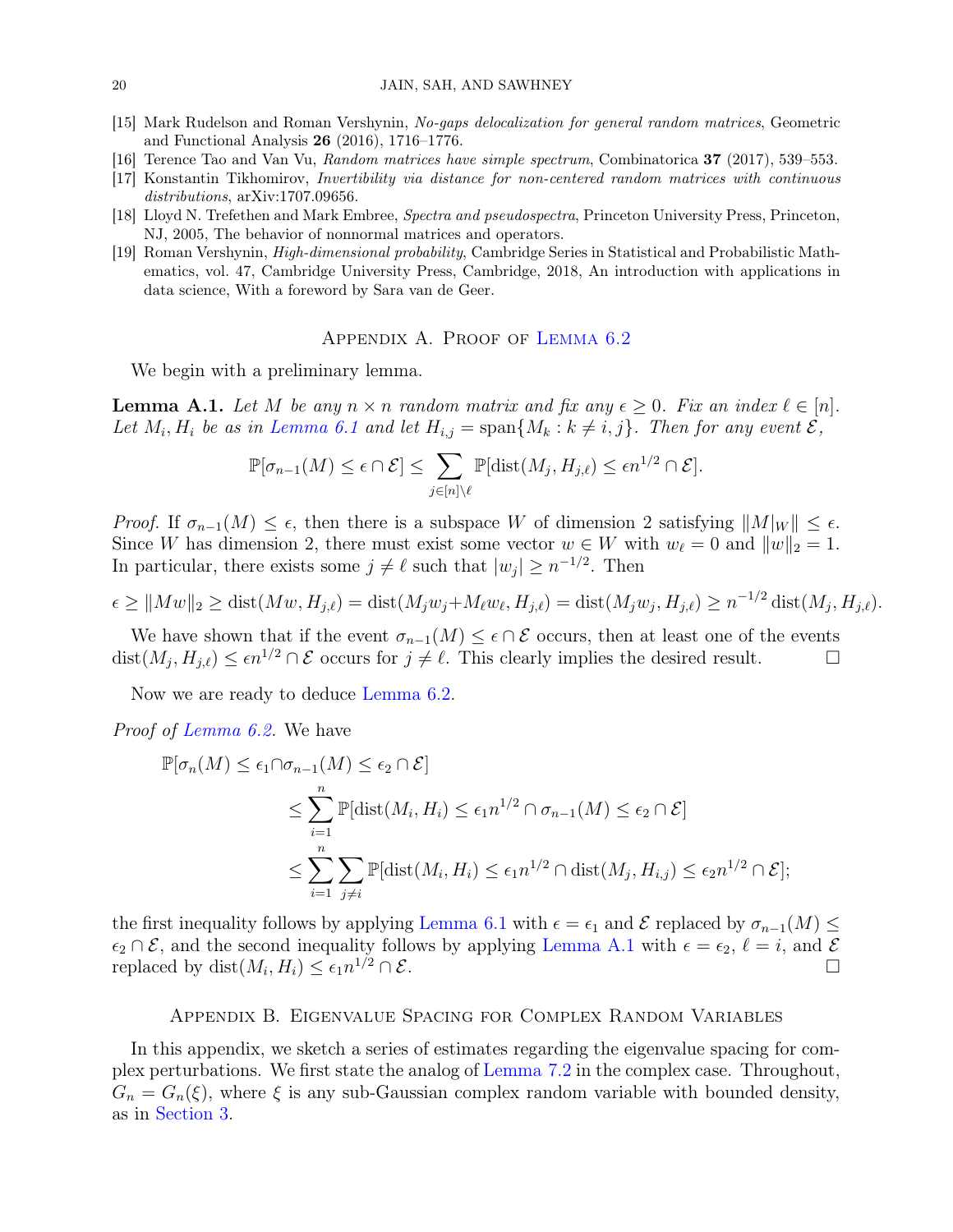**Lemma B.1.** Let  $A \in \mathbb{C}^{n \times n}$  and let  $M = A + \delta G_n$ . Then,

$$
\mathbb{P}[\sigma_n(M) \le \epsilon_1 \cap \sigma_{n-1}(M) \le \epsilon_2] \le c_{B,1} K^2 n^6 \frac{\epsilon_1^2 \epsilon_2^2}{\delta^4}
$$

where  $c_{B,1}$  is an absolute constant.

Sketch. This essentially identical to the proof of [Lemma 7.2](#page-16-1) with [Lemma 6.5](#page-14-1) replaced by the estimate obtained in [Lemma 3.4.](#page-7-3)

<span id="page-20-0"></span>**Theorem B.2.** Let  $A \in \mathbb{C}^{n \times n}$  with  $||A|| \leq 1$ , let  $\delta \in (0, 1)$ , and let  $M = A + \delta G_n$ . Let  $\mathcal{E}_{K'}$ denote the event that  $||G_n|| \leq K'$ . Then, for  $s \leq 1$ ,

$$
\mathbb{P}[\mathcal{E}_{K'} \cap \eta(M) \le s] \le c_{B,2} \log_2(2(1 + \delta K')/s) \cdot (1 + \delta K')^2 K^4 n^6 \frac{s^2}{\delta^4}
$$

where  $c_B$   $\geq$  0 is an absolute constant.

Sketch. This follows by taking an s-net of  $\mathcal{D}(0, 1 + \delta K')$ , and then following the proof of [Proposition 4.3,](#page-10-1) using [Lemma B.1](#page-19-8) instead of [Lemma 7.2.](#page-16-1)

Using the above theorem, one can obtain a high-probability spacing between the eigenvalues of  $A+\delta G_n(\xi)$  on the order of  $\delta^2 n^{-3}/\log(n\delta^{-1})$ ; for  $\delta$  sufficiently small, this is sharper than the spacing of order  $(\delta/n)^{8/3}$  obtained for  $A + \delta G_n(\mathcal{N}_\mathbb{C}(0,1))$  by Banks, Vargas, Kulkarni, and Srivastava [\[3\]](#page-18-6). It is quite likely that in the complex Gaussian case, one can obtain a ver-sion of [Lemma B.1](#page-19-8) which has a better dependence on  $n$ , and thereby obtain an eigenvalue spacing estimate of the order of  $(\delta/n)^2/\log(n\delta^{-1})$ , which represents a strict improvement over the estimate in [\[3\]](#page-18-6).

### Appendix C. Details for [Proposition 3.1](#page-7-0)

<span id="page-20-1"></span>Here, we show how to use [Lemmas 3.2](#page-7-2) and [3.5](#page-8-0) to complete the proof of [Proposition 3.1.](#page-7-0)

*Proof of [Proposition 3.1.](#page-7-0)* Let  $M = A + \delta G_n$ , with eigenvalues  $\lambda_1, \ldots, \lambda_n$ . By [Lemma 3.2,](#page-7-2)

$$
\mathbb{P}[\sigma_n(G_n)\leq K']\geq \frac{3}{4}
$$

where K' depends only on the sub-Gaussian moment of  $\xi$ . Let  $\mathcal{E}_{K'}$  denote the event that  $\sigma_n(G_n) \leq K'$ . Then,  $\mathbb{P}[\mathcal{E}_{K'}] \geq 3/4$ .

Furthermore, using [Lemma 3.5](#page-8-0) for  $\mathcal{B} = \mathcal{D}(0, 1 + \delta K')$ , we have that

$$
\mathbb{E}[\sum_{\lambda_i \in \mathcal{B}} \kappa(\lambda_i)^2] \le \frac{\pi e K n^3 (1 + \delta K')^2}{\delta^2}.
$$

Recall that K here is an upper bound on the density  $\xi$  which we have assumed.

Under the event  $\mathcal{E}_{K'}$  we also have that

$$
\sum_{\lambda_i \in \mathcal{B}} \kappa(\lambda_i)^2 = \sum_{i=1}^n \kappa(\lambda_i)^2 = \kappa_2^2
$$

and therefore, through simple conditioning, we obtain that

$$
\mathbb{E}[\kappa_2^2|\mathcal{E}_{K'}] \le \frac{4\pi eKn^3(1+\delta K')^2}{3\delta^2}.
$$